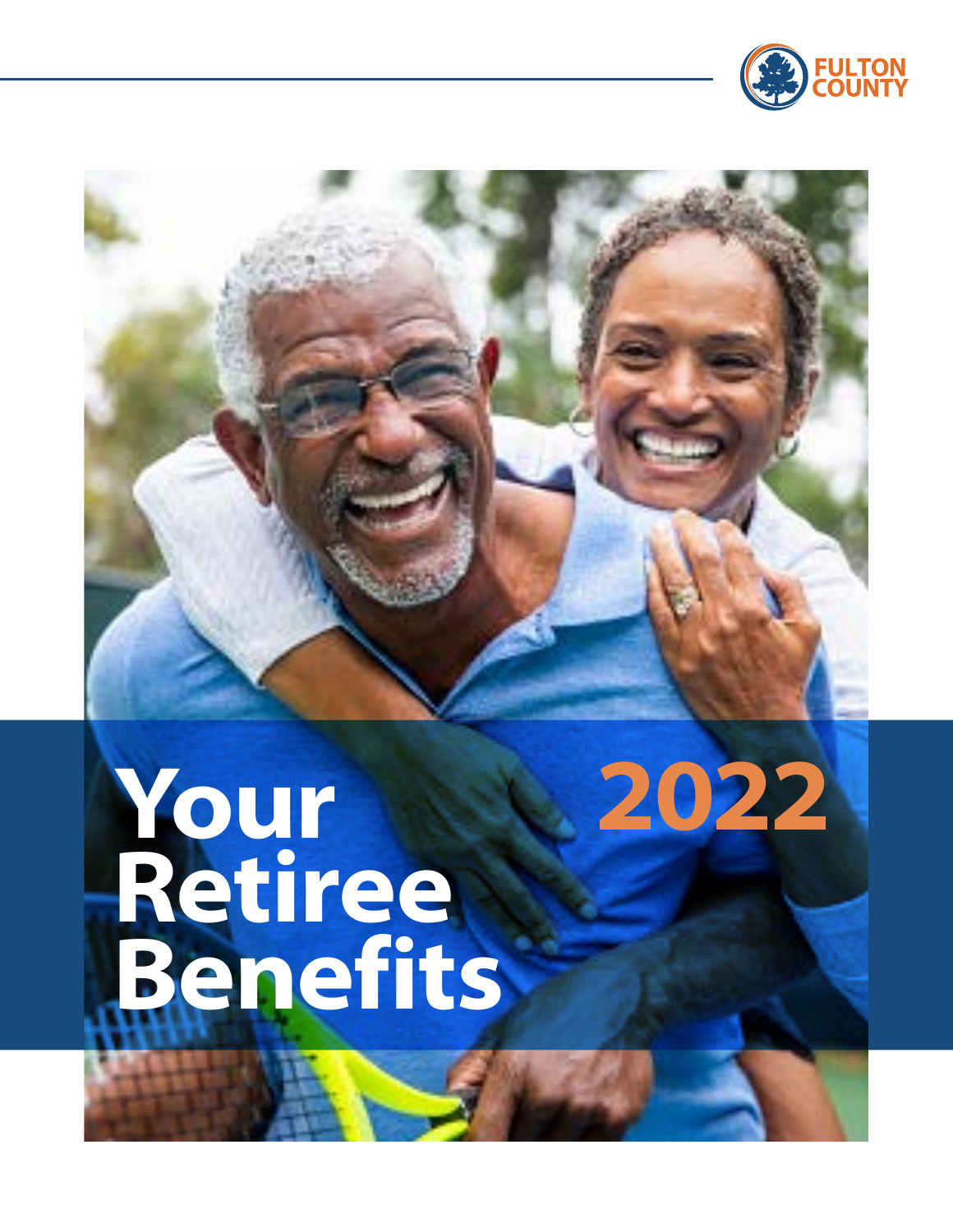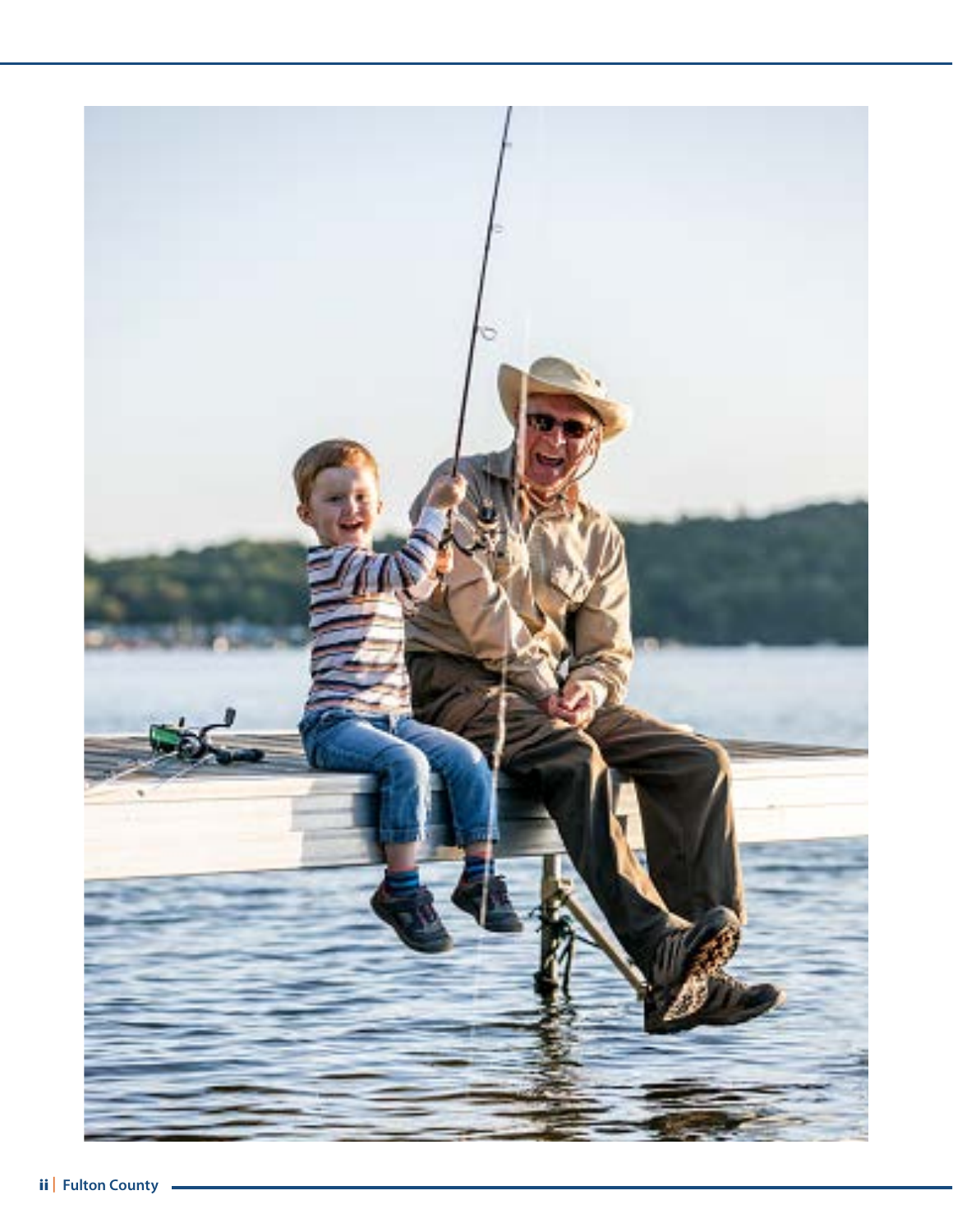

## What's Inside

| Prescription Drug Benefits for Pre-65 Retirees and Dependents11   |
|-------------------------------------------------------------------|
| Monthly Pre-65 Medical and Prescription Drug Plan Premiums13      |
|                                                                   |
| Prescription Drug Benefits for Age 65+ Retirees and Dependents 18 |
| Age 65+ Monthly Medical and Prescription Drug Plan Premiums 21    |
|                                                                   |
|                                                                   |
|                                                                   |
|                                                                   |
|                                                                   |

This guide provides a summary of benefits available to Fulton County retirees, beneficiaries and eligible dependents, effective January 1, 2022, as well as laws, procedures and regulations required to obtain and use such benefits. However, if inconsistencies occur between the contents of this benefits guide and the contracts, rules or laws regulating administration of the various programs, the program contract terms and/or appropriate legislation supersedes this guide. In some instances, limitations and exclusions may apply. If you have questions, please contact the benefit program's member service department or the Fulton County Pension Office at **retireebenefits@fultoncountyga.gov** or **404-612-7606**.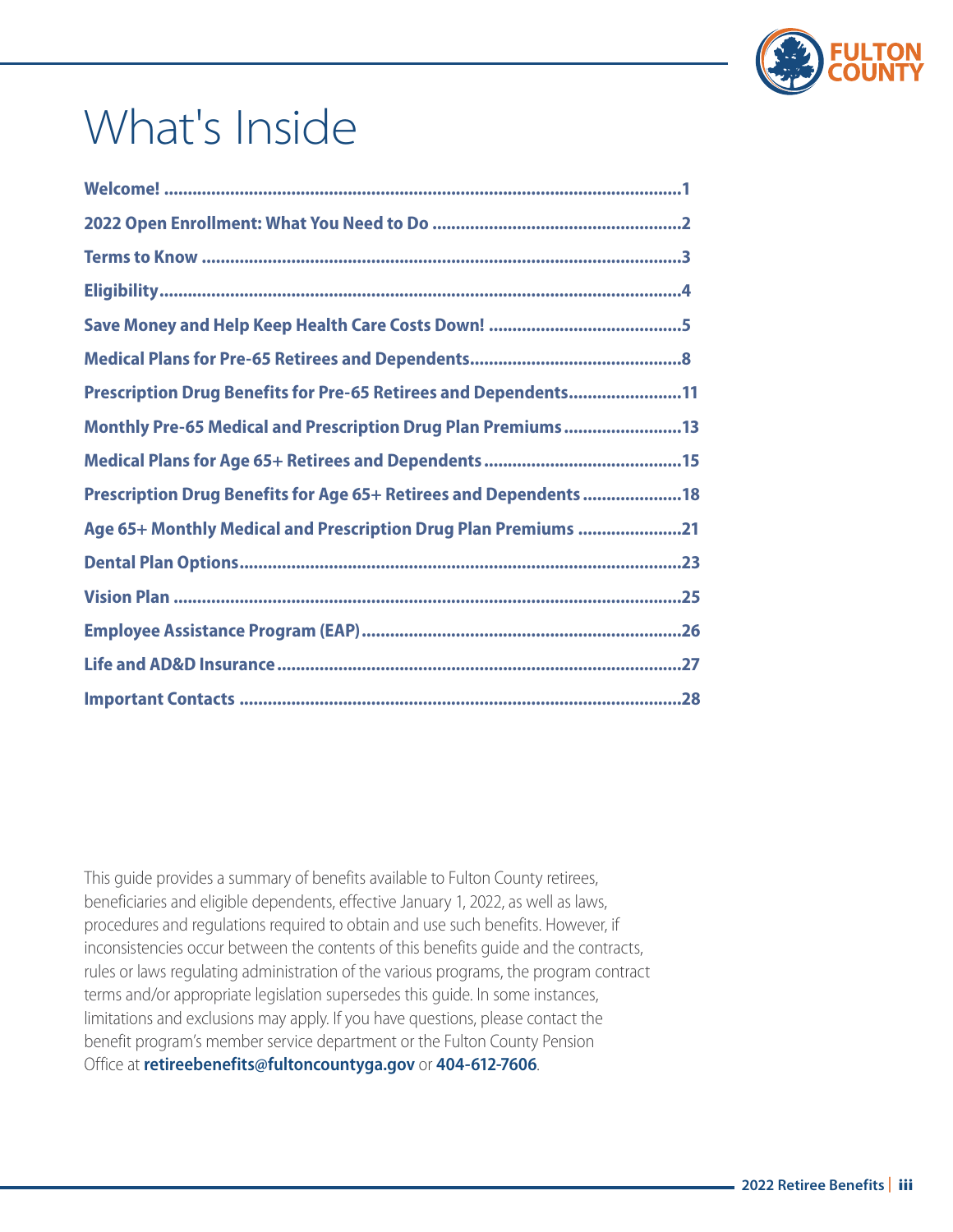#### **Important RSS Information**

We're becoming more green! As we consider going paperless, we encourage you to access the Retiree Self-Service (RSS) portal—a secure, online platform where you can find important information about your retirement benefits.

Personal information available on RSS includes monthly pension pay advice, benefit summaries, current tax withholding/allowances, pay and deduction summaries, and 1099-R forms. You can also access important forms and reference guides for tasks such as address changes, direct deposits and tax withholdings.

To access RSS, send an email with your first and last name to **[retireebenefits@fultoncountyga.gov](mailto:retireebenefits%40fultoncountyga.gov?subject=)**. Your email subject line should be "**RSS**."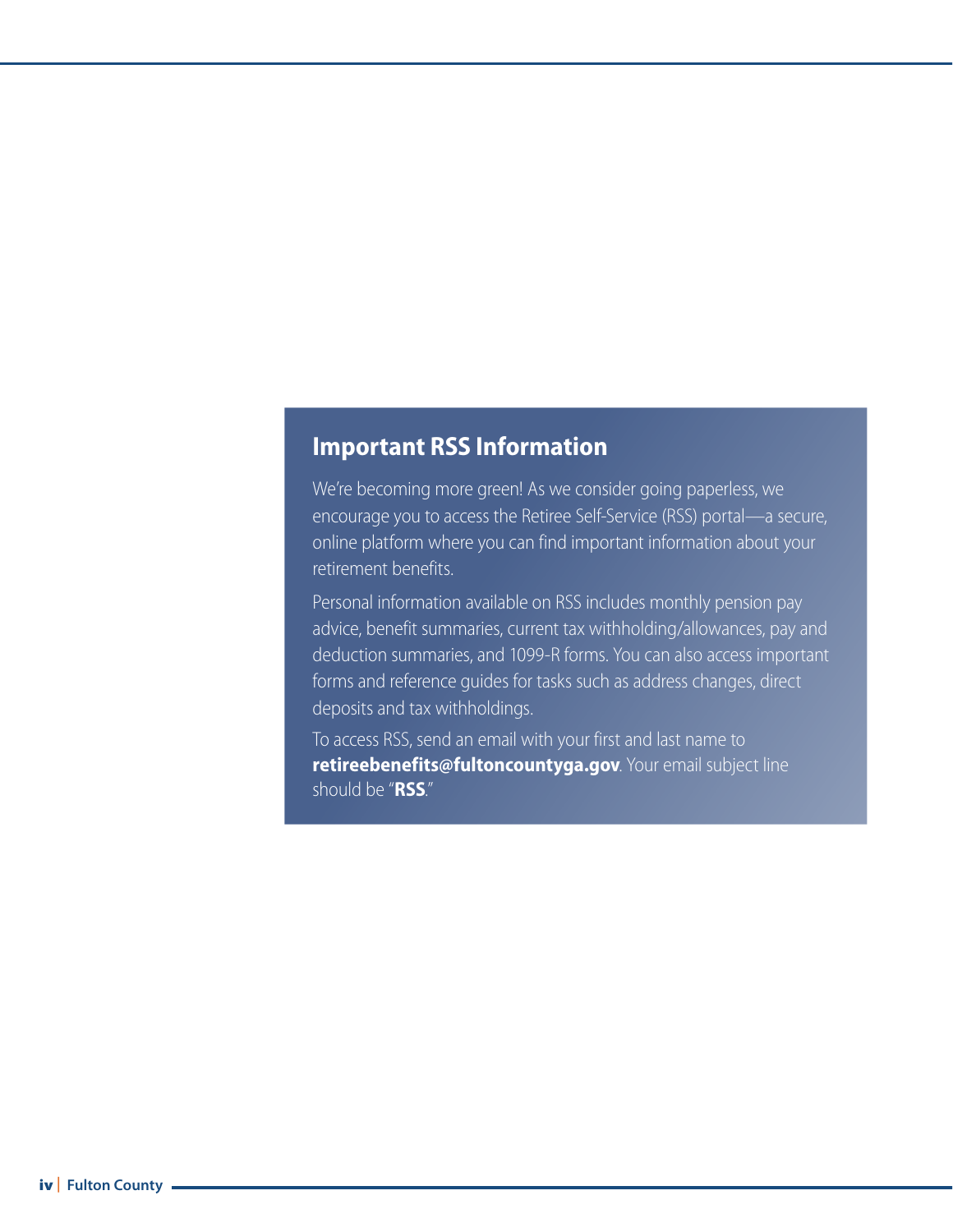

## <span id="page-4-0"></span>Welcome!

**To:** All Eligible Fulton County Retirees

**From:** Hakeem Oshikoya, Finance Director

**Date:** September 1, 2021

**Re:** 2022 Retiree Open Enrollment for Medical, Dental, Vision and Life Insurance

It's Open Enrollment season again. In the current climate, it's more important than ever to consider all your benefit options—especially your medical plan options.

Open Enrollment is your once-a-year opportunity to elect, decline or change your medical, dental, vision and life insurance options for the upcoming year.

#### **2022 Open Enrollment will begin on October 4, 2021 and end on**

**October 22, 2021.** Coverage for the plans you choose will be effective January 1, 2022 through December 31, 2022.

This guide provides details about the benefit plans available to you as a Fulton County retiree or eligible beneficiary. You will find information on how to make the most of your benefits—including a summary of key plan provisions, enrollment instructions, and benefit costs. Please review this guide thoroughly before making a final decision about your benefit elections.

The Fulton County Pension Office team is ready to help with any benefit-related questions you may have. Email **retireebenefits@fultoncountyga.gov** or call **404-612-7606**. We also encourage you to attend a retiree Open Enrollment meeting.

Again this year, Open Enrollment meetings will be held virtually through Zoom, a video conferencing platform. After you register for a session at **https://bit.ly/3zbL3zo**, instructions to join the meeting (video or phone) will be emailed to you. **Note:** The registration link works in Google Chrome, Microsoft Edge, Mozilla Firefox

and Safari.

| <b>Retiree Open Enrollment Meeting Schedule</b> |                         |  |  |  |
|-------------------------------------------------|-------------------------|--|--|--|
| <b>Date</b>                                     | <b>Time</b>             |  |  |  |
| Monday, October 4, 2021                         | 10 a.m. and 2 p.m.      |  |  |  |
| Tuesday, October 12, 2021                       | 10 a.m. (FCREA Meeting) |  |  |  |
| Thursday, October 14, 2021                      | 10 a.m. and 2 p.m.      |  |  |  |
| Wednesday, October 20, 2021                     | 10 a.m. and 2 p.m.      |  |  |  |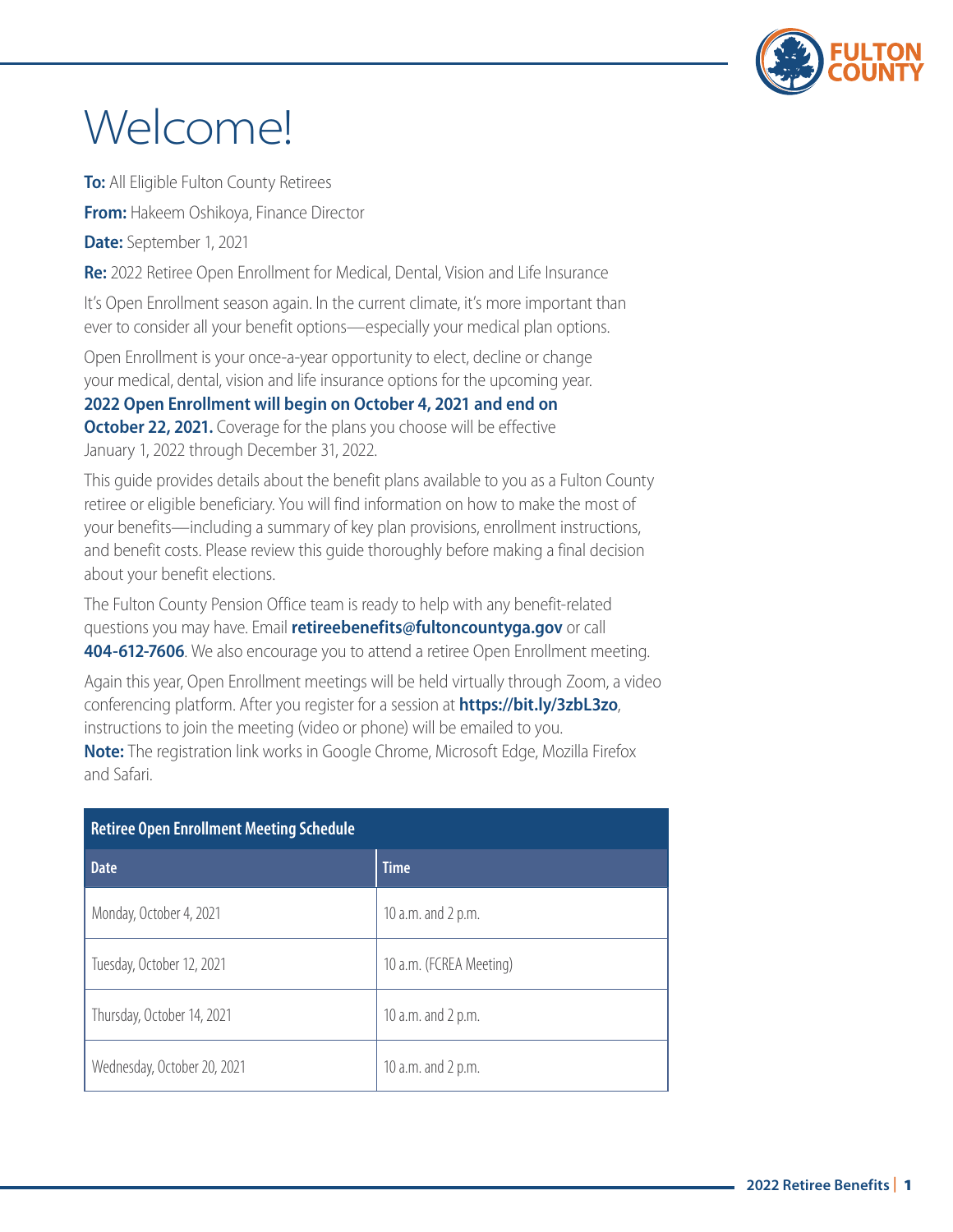## 2022 Open Enrollment: What You Need to Do

Your enrollment steps depend on which medical plan you're enrolled in now and whether you're Medicare-eligible.

#### <span id="page-5-0"></span>Biometric Screening Events

Due to the COVID-19 pandemic, we've had to cancel all biometric screening events. But you can still reduce your 2022 premium under any of the medical plans by \$20 each month. Just make an appointment to see your doctor by **mid-December** and complete all the requirements by **December 31, 2021**.

If you're 65 or older (Medicare-eligible), consider one of Aetna's Medicare Advantage plans: the Aetna Basic Medicare Advantage Plan or the Aetna Enhanced Medicare Advantage Plan. These plans offer lower monthly premiums and out-of-pocket costs compared to the other Medicare-eligible retiree plans. Questions? Call Aetna at **800-307-4830**.

#### **Pre-65 (Non-Medicare-Eligible) Retirees**

- 1. Complete the *Tobacco-Use Attestation* form by October 22, 2021. If you do not complete and return this form to the Fulton County Pension Office by October 22, 2021, you will be assumed to be a tobacco user, and a \$50 monthly tobacco-use surcharge will be added to your medical premium effective January 1, 2022. **You have to submit this form even if you're not making changes to your coverage for 2022.**
- 2. Complete all sections of the *Retiree Open Enrollment Form* and return it to the Pension Office by October 22, 2021. **If you don't want to change, add or remove coverage, don't complete the enrollment form—your 2021 coverage elections will roll over automatically to 2022, with the same coverage tier you have now.**

Consider emailing or faxing your forms to save time. Here's how you can provide your completed forms to the Pension Office:

- Email: **retireebenefits@fultoncountyga.gov**
- Fax: 404-612-1870
- Mail: Fulton County Pension Office 141 Pryor Street SW, Suite 7001 Atlanta, GA 30303

### **65+ (Medicare-Eligible) Retirees**

- 1. If you are **NOT** currently enrolled in the Aetna Basic or Enhanced Medicare Advantage Plan and you want to enroll in either plan for 2022, you **MUST** have Medicare Part A and Part B.
- 2. As a Medicare-eligible retiree, you must send a completed *2022 Part B Affidavit* with a copy of your Medicare card to the Pension Office, **postmarked by October 22, 2021**. If you don't return the *2022 Part B Affidavit*, you will lose your Medicare subsidy—50% of the basic Part B premium—for the 2022 plan year.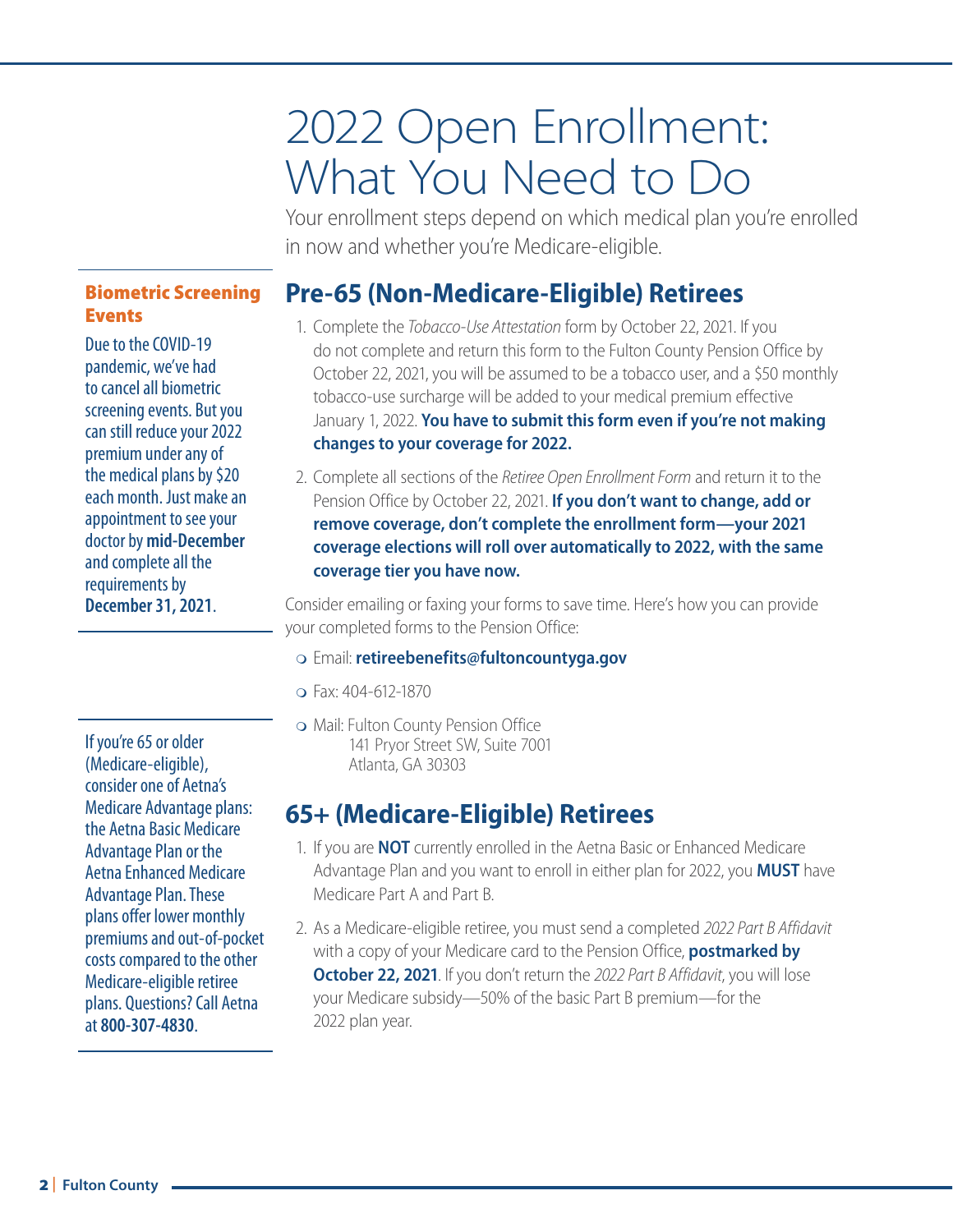

## <span id="page-6-0"></span>Terms to Know

While we try to keep the information in this guide easy to understand, there are some health care terms that are important to know. Take a moment to review these terms—they'll help you better use your Fulton County benefits.

| <b>Annual deductible</b>                  | What you pay out of pocket each year before the plan starts paying a share<br>of the cost for covered services.                                                                                                                                                              |
|-------------------------------------------|------------------------------------------------------------------------------------------------------------------------------------------------------------------------------------------------------------------------------------------------------------------------------|
| Copay                                     | An upfront fee you pay for doctor visits, prescriptions and other costs, depending<br>on the medical plan you enroll in.                                                                                                                                                     |
| Coinsurance                               | Once you meet your annual deductible, you and the County share the cost of your covered<br>health care expenses. The percentage you pay is your coinsurance.                                                                                                                 |
| <b>Out-of-pocket maximum</b>              | The maximum amount you'll pay out of pocket each year for in-network care. Some plans<br>have a separate out-of-network maximum too. Once you meet the out-of-pocket maximum,<br>the plan covers 100% of your qualified medical expenses for the remainder of the plan year. |
| <b>Exclusions</b>                         | Charges, services or supplies that are not covered and do not apply toward your<br>deductible or out-of-pocket maximum.                                                                                                                                                      |
| <b>Reasonable and</b><br>customary charge | The amount charged for a service based on the cost of similar medical services in your<br>geographic area. It is used to determine how much you pay in coinsurance when you<br>receive out-of-network care.                                                                  |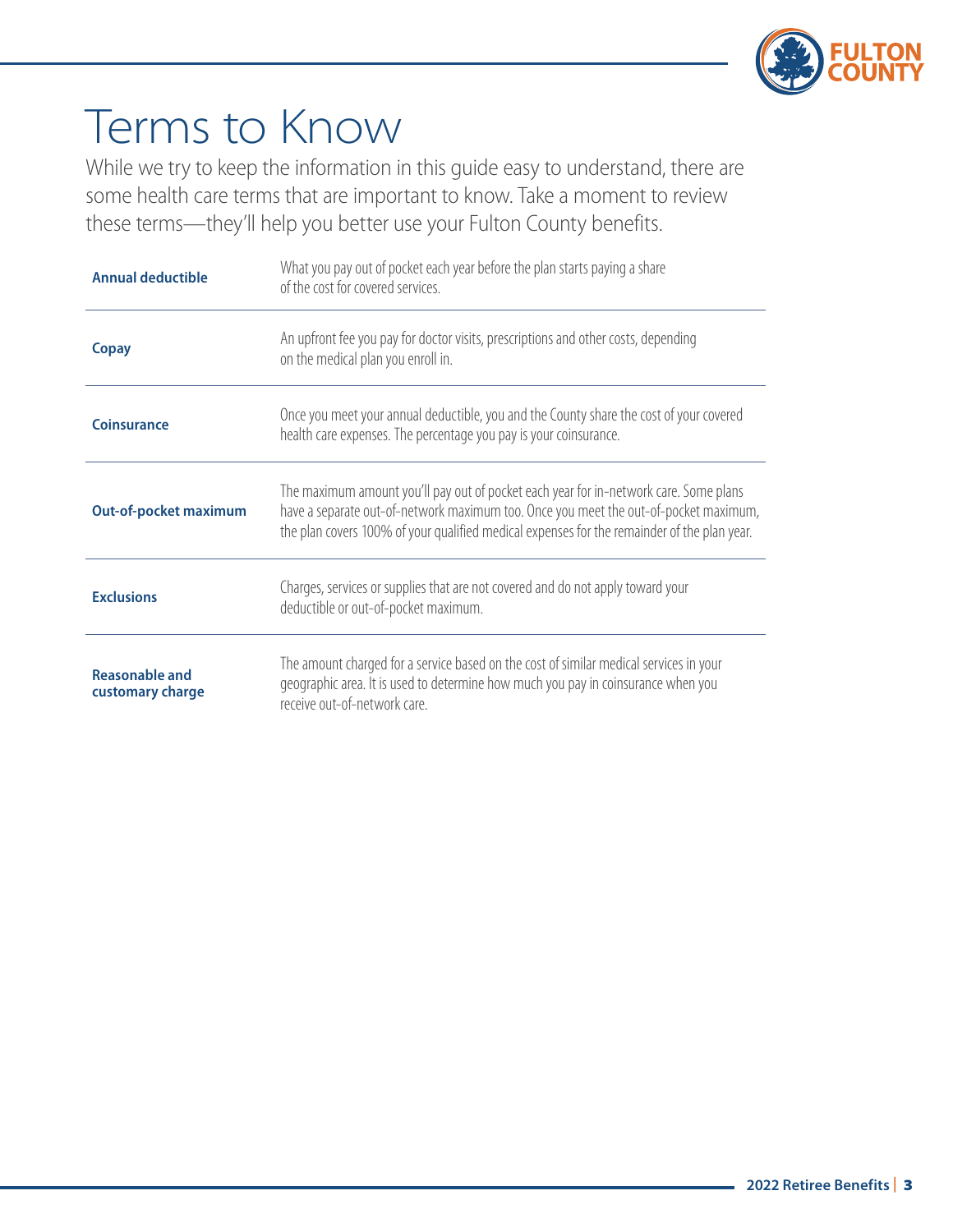## <span id="page-7-0"></span>**Eligibility**

If you are eligible to enroll in coverage, you may also cover your eligible family members, including:

- Your legal spouse
- Children under age 26 (biological children, adopted children and stepchildren)
- Dependent children of any age who are medically certified as disabled
- Dependent children age 26 or older who are handicapped due to a mental or physical condition that started before age 19\*

### **Required Documents**

You must provide verification documents for all eligible dependents you wish to enroll. Please email verification documents to **[retireebenefits@fultoncountyga.gov](mailto:retireebenefits%40fultoncountyga.gov?subject=)** or fax them to **404-612-1870**. If you do not provide verification documents for your dependents when you enroll them in coverage, the start date of their coverage will be delayed.

| <b>Dependent</b>                                      | <b>Required Documentation</b>                                                                       |
|-------------------------------------------------------|-----------------------------------------------------------------------------------------------------|
| <b>Legal spouse</b>                                   | Copy of your marriage certificate                                                                   |
| <b>Biological child</b>                               | Birth certificate                                                                                   |
| <b>Adopted child</b>                                  | Placement papers signed by a court                                                                  |
| <b>Stepchild</b>                                      | Birth certificate of your stepchild; copy of your marriage certificate                              |
| <b>Court-ordered child support</b>                    | State affidavit; copy of signed court order requiring you to provide<br>support for health coverage |
| <b>Permanently disabled child</b><br>age 26 or older* | Physician verification of permanent disability                                                      |

\* Coverage normally ends on the last day of the month in which a dependent child reaches age 26; however, you can continue coverage for a handicapped dependent child. You must provide proof to the Fulton County Pension Office that your child's handicap began before the child reached age 19. Coverage stays in force for as long as dependent coverage under the plan continues and the child remains handicapped, as defined above.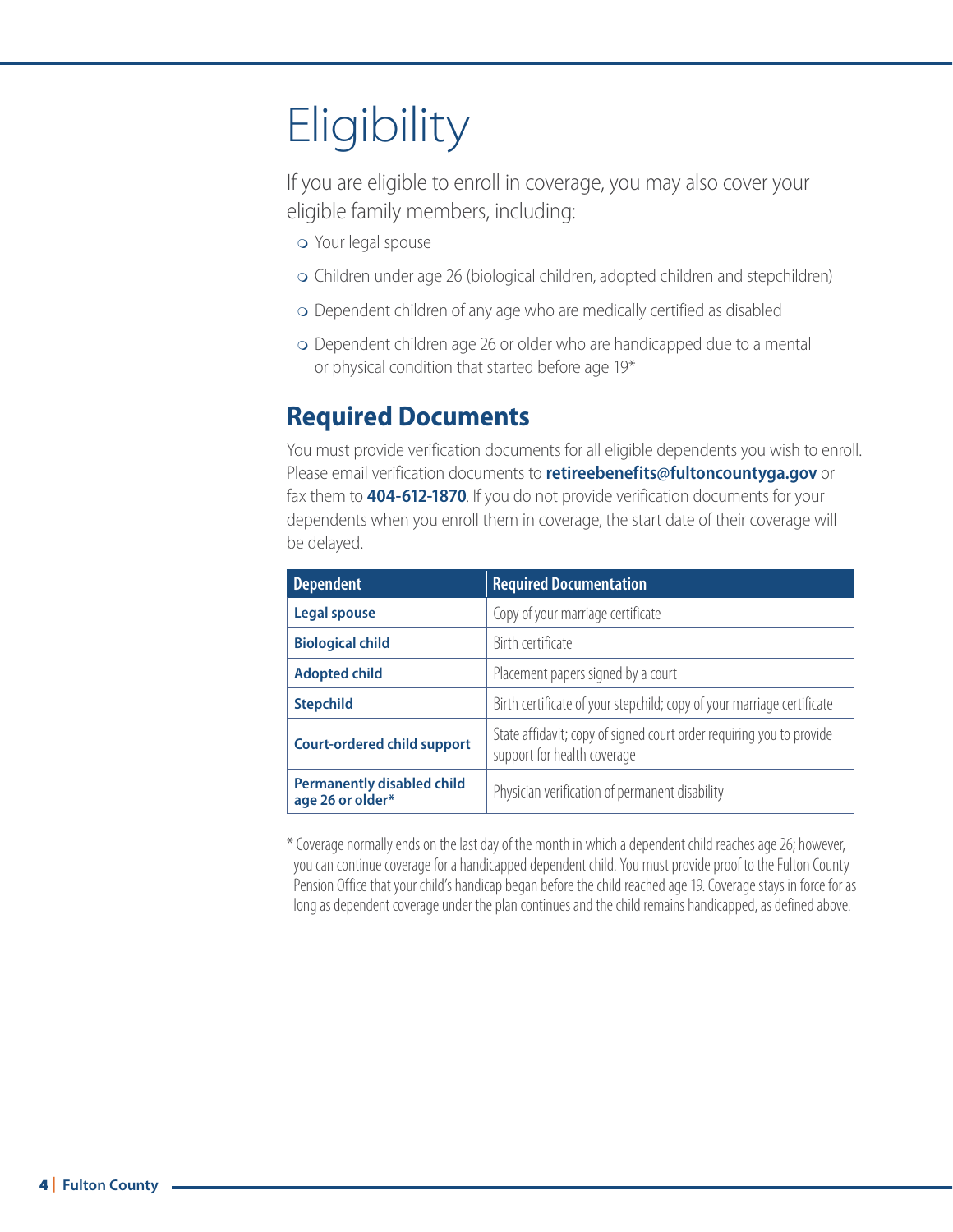

## <span id="page-8-0"></span>Save Money and Help Keep Health Care Costs Down!

Protect yourself from rising health care costs by taking advantage of every opportunity for savings. Before and after you need care, your Fulton County benefits are designed to save you money on premiums and out-of-pocket costs.

### **Wellness Credit for Pre-65 Retirees**

Due to the COVID-19 pandemic, we've had to cancel all biometric screening events. But you can still reduce your 2022 premium under any of the medical plans by \$20 each month. Just make an appointment to see your doctor by **mid-December** and complete all the requirements by **December 31, 2021**.

To earn/keep your annual \$240 wellness credit for the plan year beginning January 1, 2022, all eligible employees enrolled in medical coverage must complete the steps outlined below; note that **ALL** steps must be completed by **December 31, 2021**.

### **Anthem medical plans**

- 1. Schedule your Annual Wellness Exam.
- 2. Download the *Physician Form* from Mobile Health and take it to your Annual Wellness Exam.

#### **To download the LabCorp Physician Form, follow these instructions.**

- Visit **[mobilehealthconsumer.com/web/pages/login.html](https://www.mobilehealthconsumer.com/web/pages/login.html)** to log in to your Mobile Health account, **OR** download the Mobile Health app in the App Store or Google Play.
- Click the Wellness Credit tile.
- Click the link for LabCorp.
- From the landing page, complete the form to register.
- Enter the Visitor Access Code (case sensitive): **fultoncounty**.
- o Complete all remaining fields.
- o Once completed, download and print.
- Your doctor **must** submit the fully completed *Physician Form* to Anthem by **December 31, 2021**.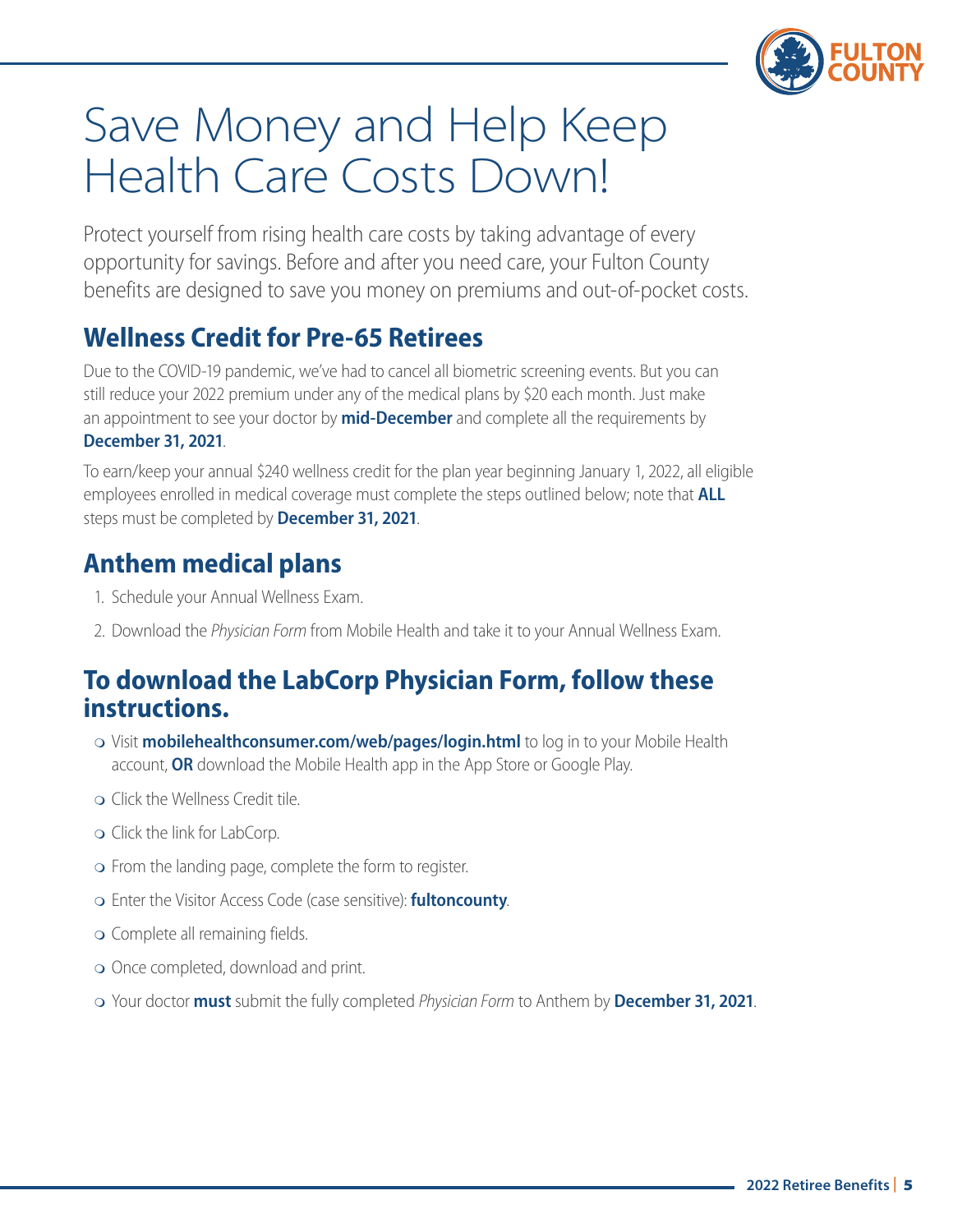#### **Kaiser medical plan**

- 1. Visit **[kp.org/engage](http://kp.org/engage)** and sign on with your **[kp.org](http://kp.org)** user ID and password.
- 2. Accept the Wellness Program Agreement.
- 3. Be up to date with your biometric screening:
	- Your non-fasting biometric screening includes blood pressure, hemoglobin A1C, cholesterol and body mass index.
	- If you are already scheduled for a physical, a biometric screening will be included. Or, you can schedule a nurse visit appointment for a biometric screening only by calling **404-365-0966**.
	- If you have a routine appointment already scheduled, please ask your doctor to include your biometric labs.

### **Tobacco-Use Attestation**

All pre-65 (non-Medicare-eligible) retirees and beneficiaries enrolled in 2022 medical coverage must complete and return the *Tobacco-Use Attestation* form to the Fulton County Pension Office by October 22, 2021. If you do not complete and return this form to the Fulton County Pension Office by October 22, 2021, you will be assumed to be a tobacco user, and a \$50 monthly tobacco-use surcharge will be added to your medical premium effective January 1, 2022. **Medicare-eligible retirees don't need to complete the** *Tobacco-Use Attestation* **form.**

If you are a tobacco user, you **must** complete a tobacco cessation program by **May 31, 2022** to receive a refund of the tobacco surcharge. You will receive details about the tobacco cessation program in the first quarter of 2022.

If you are a tobacco user, and do not commit to a tobacco cessation program, you will pay the \$50 monthly surcharge starting January 1, 2022.

### **Grady Health System**

Anthem Blue Cross Blue Shield of Georgia (Anthem) and Grady Health System offer high-quality health services to retirees enrolled in Anthem medical plans. Participants in the Anthem HMO, POS, Medicare HMO, Medicare Indemnity, and PPO Plus plans receive **free care** at Grady facilities. Participants in the Anthem HSA Plan receive **free care after meeting the deductible**.

Grady is one of the largest public hospital systems in the Southeast and is a world-renowned teaching hospital. It's staffed with doctors from the Emory University and Morehouse Schools of Medicine. As an Anthem participant, you have access to inpatient and outpatient services, as well as neighborhood clinics for routine care.

Visit **[gradyhealth.org/locations](http://gradyhealth.org/locations)** to find your nearest Grady facility.

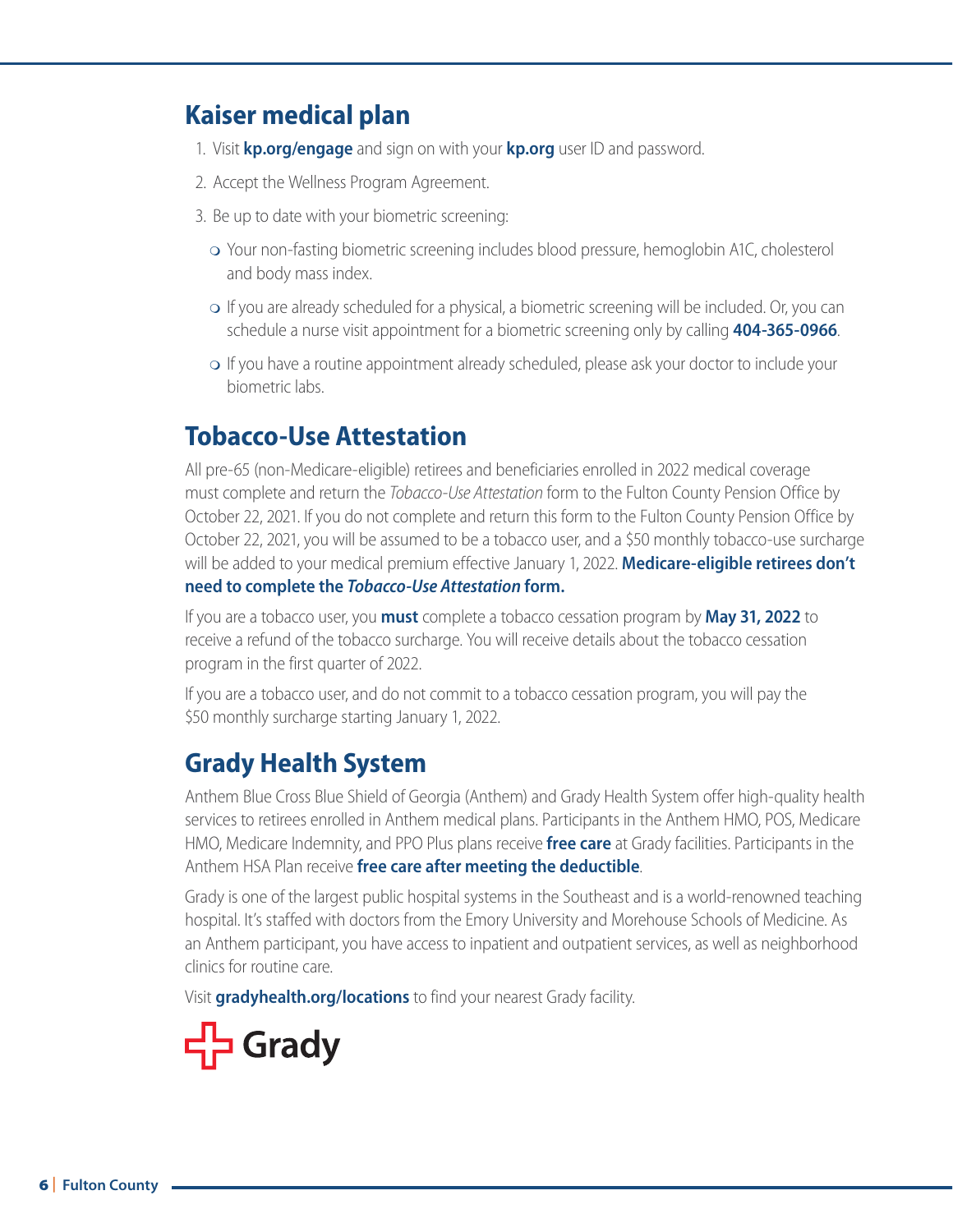

### **Know Where to Go for Care**

An easy way to limit how much you pay when you need care is to carefully choose **where** you receive care. Here's how:



**Skip the emergency room, if possible.** If you go to the emergency room in a non-emergency situation, you could be responsible for the full cost of treatment. In fact, the average ER cost in a non-emergency situation is over \$2,000!1 **When you have a life-threatening medical issue, go immediately to the emergency room. But if it's an ankle sprain, rash or sore throat, your doctor's office or an urgent care center is your best option.**



**Try an urgent care center when your doctor is away or not conveniently available for you.** Urgent care centers are best for non-emergencies when you need care and your regular doctor is unavailable. Don't use it for routine care; urgent care generally costs more and has longer wait times than your doctor's office.



**Speak to a doctor by video chat.** Telemedicine provides 24/7 health care from board-certified doctors to treat minor health issues via smartphone, tablet or computer. No appointment is needed.



**Keep your care in-network.** You'll pay much more out of pocket if you visit hospitals and doctors that aren't in your plan's network. Visit out-ofnetwork providers only in an emergency or when in-network providers are unavailable. Certain plans, including the Anthem HMO and Kaiser HMO, won't pay benefits if you receive care out-of-network, unless it's an emergency.

1 National averages of the total cost, not what members paid based on Anthem members' paid claims from January 1, 2020 through December 31, 2020.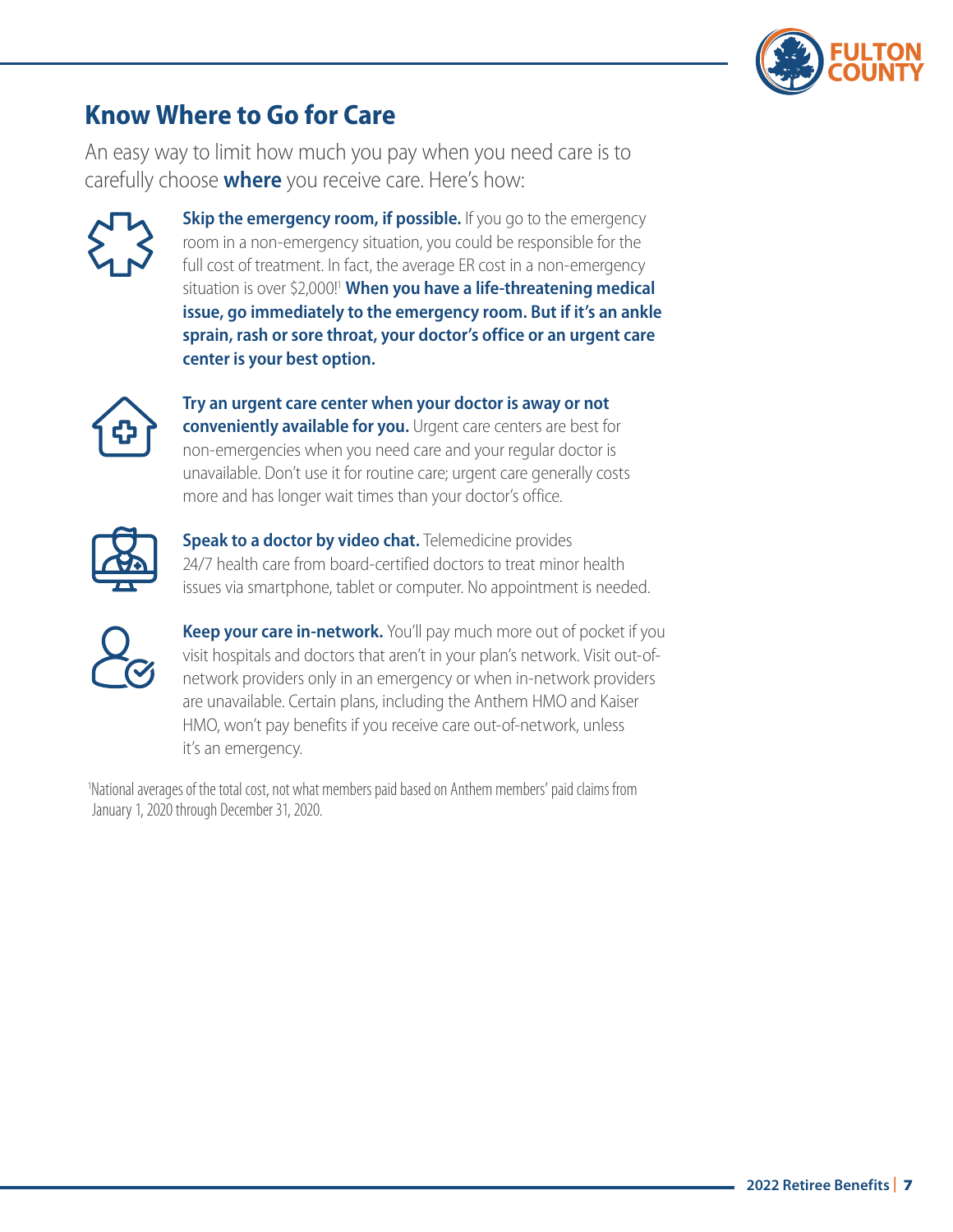## Medical Plans for Pre-65 Retirees and Dependents

Fulton County offers four medical plan options for pre-65 (non-Medicare-eligible) retirees and their eligible dependents:

- Anthem Health Savings Account (HSA) Plan
- Anthem Point of Service (POS) Plan
- Anthem Health Maintenance Organization (HMO) Plan
- o Kaiser Health Maintenance Organization (HMO) Plan

All of the plans cover in-network preventive care at 100%, including routine physical exams, immunizations, and age- and gender-appropriate tests and screenings. Certain preventive medications are also covered, including contraceptives and tobacco cessation generic prescription drugs and FDA-approved over-the-counter tobacco cessation products.

#### **Anthem HSA Plan**

The HSA Plan gives you the flexibility to visit any provider—whether they're in the Anthem network or not. That means the plan pays benefits in-network and outof-network. However, you pay *less* when you visit an in-network provider, because they discount their fees. **Note:** The Anthem HSA Plan is not available for pre-65 dependent coverage in a split family situation (i.e., where the retiree is enrolled in Medicare-eligible coverage and a dependent is enrolled in the Anthem HSA Plan).

The Anthem HSA Plan helps you save for future health expenses, because it comes with a Health Savings Account (HSA).

If you enroll in the HSA Plan, you'll receive a welcome kit and debit card from Anthem Act Wise, the HSA administrator. You can use the debit card to pay for eligible medical, dental and vision expenses, including copays and coinsurance. Visit **[actwise.anthem.com](http://actwise.anthem.com)** to learn about covered expenses, how to use your account, and how to track your transactions.

If you choose to enroll in the Anthem HSA plan, be sure to complete the process of setting up your HSA account as quickly as possible so as not to miss out on the County's quarterly contributions to your account. Your HSA account is a personal bank account and requires the same identifying documentation as any other personal bank account you may have opened. In accordance with the USA PATRIOT Act, Federal law requires all financial institutions to obtain, verify, and record information that identifies each individual or entity opening an account. Required identification will include federal or state-issued picture ID, your signed Social Security or ITIN card, and a recent utility bill, phone bill, or bank statement verifying your current address. You will receive a letter from Anthem, detailing what is needed to open your account. Your timely response will ensure that the County's contributions, along with any pre-tax

<span id="page-11-0"></span>Not all medical expenses come by surprise. If you're managing an ongoing condition or have major health concerns, review each plan's annual deductible and out-of-pocket maximum to ensure you can afford to pay both in 2022. What works best for you and your family might change from year to year.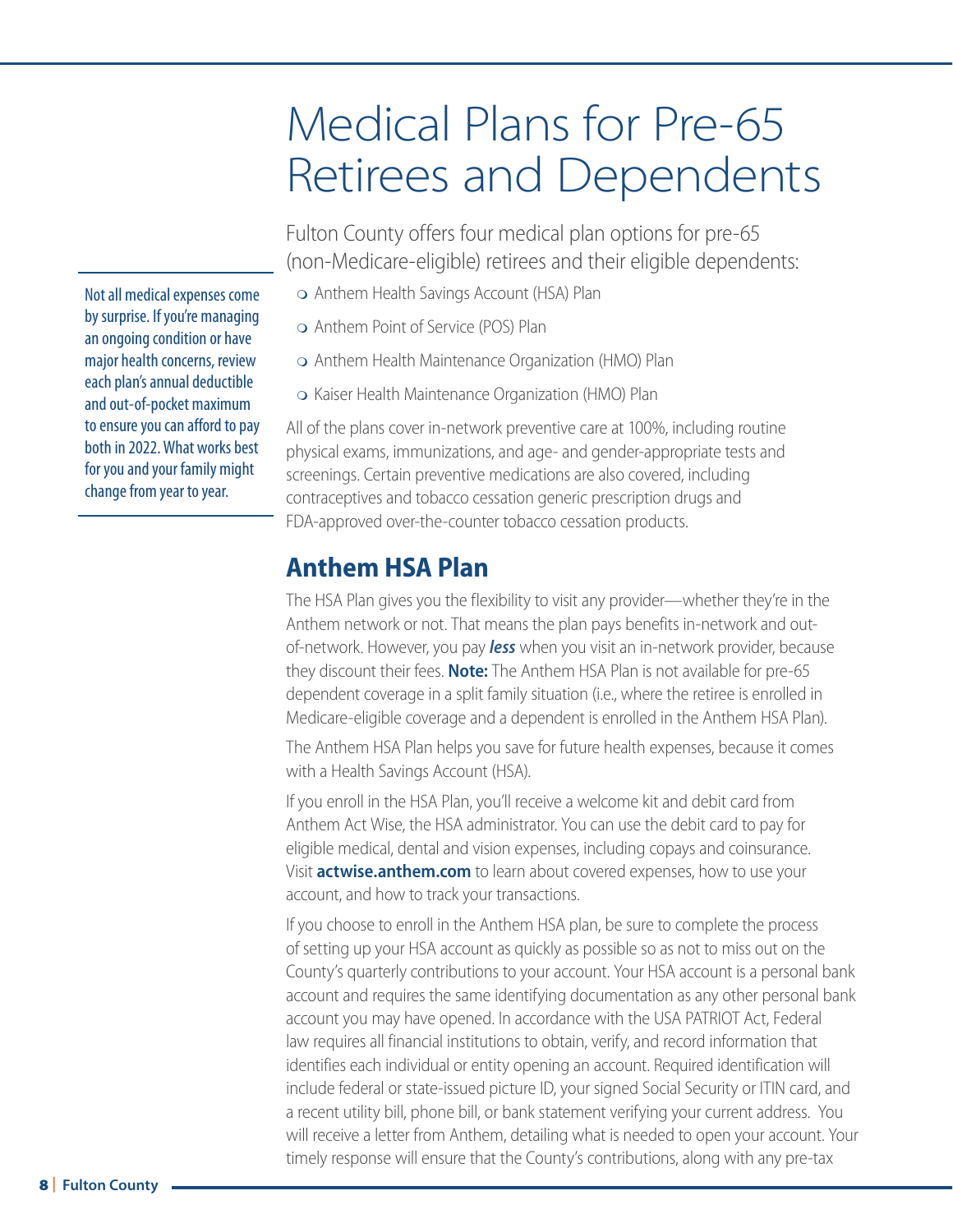

contributions you may have elected, are deposited in your HSA account and available for use toward any medical, dental, and vision expenses you may have.

#### **Highlights of the Health Savings Account:**

- Fulton County makes pre-tax contributions to your HSA each financial quarter (1/28/2022; 4/29/2022; 7/29/2022; 10/28/2022). The amount depends on the coverage level you choose—Retiree, Retiree  $+1$ , or Family.
- You can also make pre-tax contributions to your HSA, up to annual IRS limits.
- The money in your HSA is always yours. There's no "use-it-or-lose-it" rule, so you can save the money for big medical expenses— even those that occur when you have Medicare coverage.The annual amount you and Fulton County contribute to your HSA each year is determined by the IRS:

**Coverage Tier Fulton County Quarterly Contribution 2022 IRS Maximum Annual Contribution\* Your Maximum Annual Contribution Retiree** \$187.50 \$3,650 \$2,900 **Retiree + 1**  $\left| \right|$  \$375.00  $\left| \right|$  \$7,300  $\left| \right|$  \$5,800 **Family** \$375.00 \$7,300 \$5,800

Want to make the most of your HSA balance? Use Grady Health System providers! Most services are covered at 100% after you meet your annual deductible. To find a Grady Health System provider, visit **[gradyhealth.org/find-a](http://gradyhealth.org/find-a-doctor)[doctor](http://gradyhealth.org/find-a-doctor)**.

\*If you're age 55 or older in 2022, you can make a "catch-up contribution" of up to \$1,000 in addition to your maximum annual contribution.

## **Anthem POS Plan**

The Anthem Point of Service (POS) Plan has a lower deductible and out-of-pocket maximum than other plans, plus flexibility about where you can receive care. You can go to any doctor you wish, but you'll pay **less** when you see **in-network** providers. You must meet the annual deductible before the plan begins paying benefits. Copays do **not** apply toward the deductible.

### **Anthem HMO/Kaiser HMO Plans**

Health Maintenance Organization (HMO) plans offer a managed approach to in-network care, typically for a fixed cost (that is, a "copay"), but with less flexibility than the Anthem HSA and POS plans. If you receive care out-of-network, you're responsible for 100% of the cost, except in an emergency.

For the Kaiser HMO Plan, you'll have to select an in-network primary care physician (PCP). Your PCP oversees your entire care and must refer you for any specialty care you may need. Visit **[my.kp.org/fulton](http://my.kp.org/fulton)** to view a list of in-network PCPs in your area. A PCP is not required for the Anthem HMO Plan.

**Note:** The Kaiser HMO Plan is not available for pre-65 dependent coverage in a split family situation in which the Medicare-eligible retiree is enrolled in a non-Kaiser plan (i.e., an Anthem or Aetna plan). If the Medicare-eligible retiree is enrolled in the Kaiser Senior Advantage Plan, pre-65 dependents may enroll in the Kaiser HMO Plan.

There's no deductible for the HMO plans.

If you plan to enroll in the Anthem HMO Plan, it's important to confirm your providers are in-network:

• Anthem HMO Plan: **[anthem.com](http://anthem.com/find-doctor )**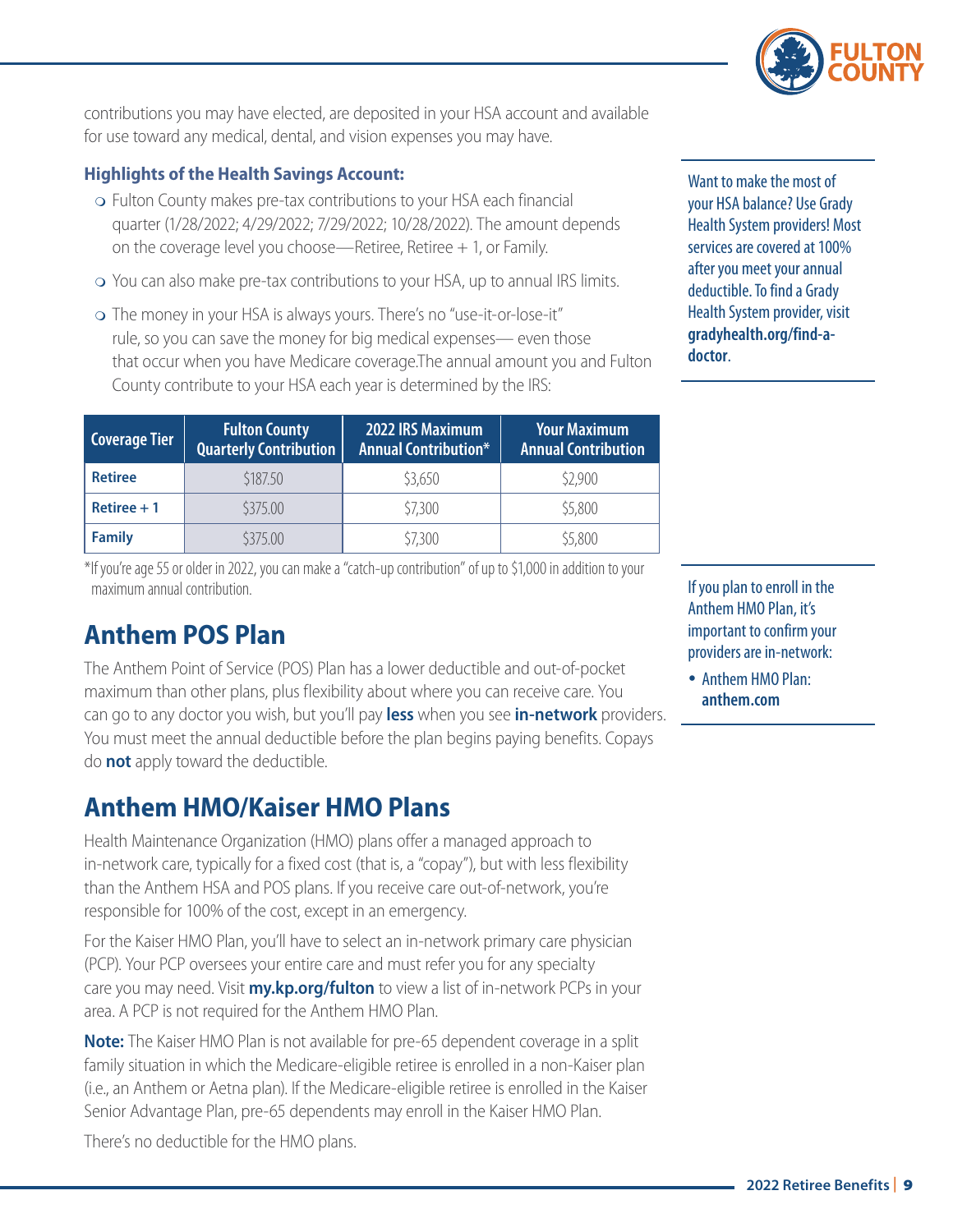### **Medical Plan Comparison**

Below is a comparison of **what YOU pay** when you receive covered services.

**Important:** If you are enrolled in the Anthem POS or Anthem HMO and use Grady Health System providers, services are covered 100%, **without** meeting a deductible. If you are enrolled in the Anthem HSA Plan and use Grady Health System providers, services are covered 100% **after** you pay your deductible.

|                                 |              | <b>Anthem HSA Plan</b>         |                         |                                        | <b>Anthem POS Plan</b>                 | <b>Anthem HMO and</b><br><b>Kaiser HMO Plans</b> |
|---------------------------------|--------------|--------------------------------|-------------------------|----------------------------------------|----------------------------------------|--------------------------------------------------|
|                                 |              | <b>In-Network</b>              | <b>Out-of-Network</b>   | <b>In-Network</b>                      | Out-of-Network                         | <b>In-Network Only</b>                           |
|                                 | Retiree      | \$1,500                        | \$3,000                 | \$500                                  | \$1,000                                |                                                  |
| <b>Annual</b><br>deductible     | Retiree $+1$ | \$3,000                        | \$6,000                 | \$750                                  | \$1,500                                | No deductible                                    |
|                                 | Family       | \$3,000                        | \$6,000                 | \$1,000                                | \$2,000                                |                                                  |
| <b>Annual out-</b>              | Retiree      | \$3,000                        | \$6,000                 | \$2,000                                | \$4,000                                | \$6,450                                          |
| of-pocket                       | Retiree $+1$ | \$6,000                        | \$12,000                | \$3,000                                | \$6,000                                | \$12,900                                         |
| maximum                         | Family       | \$6,000                        | \$12,000                | \$4,000                                | \$8,000                                | \$12,900                                         |
| <b>Coinsurance</b>              |              | 10%                            | 40%                     | 20%                                    | 40%                                    | 100% covered                                     |
| <b>Preventive care</b>          |              | 100% covered,<br>no deductible | 40% after<br>deductible | 100% covered,<br>no deductible         | 40%                                    | 100% covered                                     |
| <b>Office visit</b>             |              | 10% after<br>deductible        | 40% after<br>deductible | PCP: \$30<br>Specialist: \$50          | 40% after<br>deductible                | PCP: \$25<br>Specialist: \$40                    |
| <b>Emergency room</b>           |              | 10% after<br>deductible        | 10% after<br>deductible | \$200 copay<br>(waived if<br>admitted) | \$200 copay<br>(waived if<br>admitted) | \$150 copay<br>(waived if admitted)              |
| <b>Urgent care</b>              |              | 10% after<br>deductible        | 40% after<br>deductible | \$50 copay                             | 40% after<br>deductible                | \$50 copay                                       |
| <b>Inpatient hospital</b>       |              | 10% after<br>deductible        | 40% after<br>deductible | 20% after<br>deductible                | 40% after<br>deductible                | \$250 copay                                      |
| <b>Outpatient hospital</b>      |              | 10% after<br>deductible        | 40% after<br>deductible | 20% after<br>deductible                | 40% after<br>deductible                | \$150 copay                                      |
| <b>Outpatient lab and x-ray</b> |              | 10% after<br>deductible        | 40% after<br>deductible | 20% after<br>deductible                | 40% after<br>deductible                | 100% covered                                     |
| <b>Skilled nursing facility</b> |              | 10% after<br>deductible        | 40% after<br>deductible | 20% after<br>deductible                | 40% after<br>deductible                | 100% covered,<br>up to 120 days per year         |
| <b>Inpatient mental health</b>  |              | 10% after<br>deductible        | 40% after<br>deductible | 20% after<br>deductible                | 40% after<br>deductible                | \$120 copay                                      |
| <b>Outpatient mental health</b> |              | 10% after<br>deductible        | 40% after<br>deductible | 20% after<br>deductible                | 40% after<br>deductible                | \$25 copay                                       |
| <b>Hearing aid benefit</b>      |              | 10% after<br>deductible        | 40% after<br>deductible | 20% after<br>deductible                | 40% after<br>deductible                | 100% covered,<br>up to \$2,000<br>annual maximum |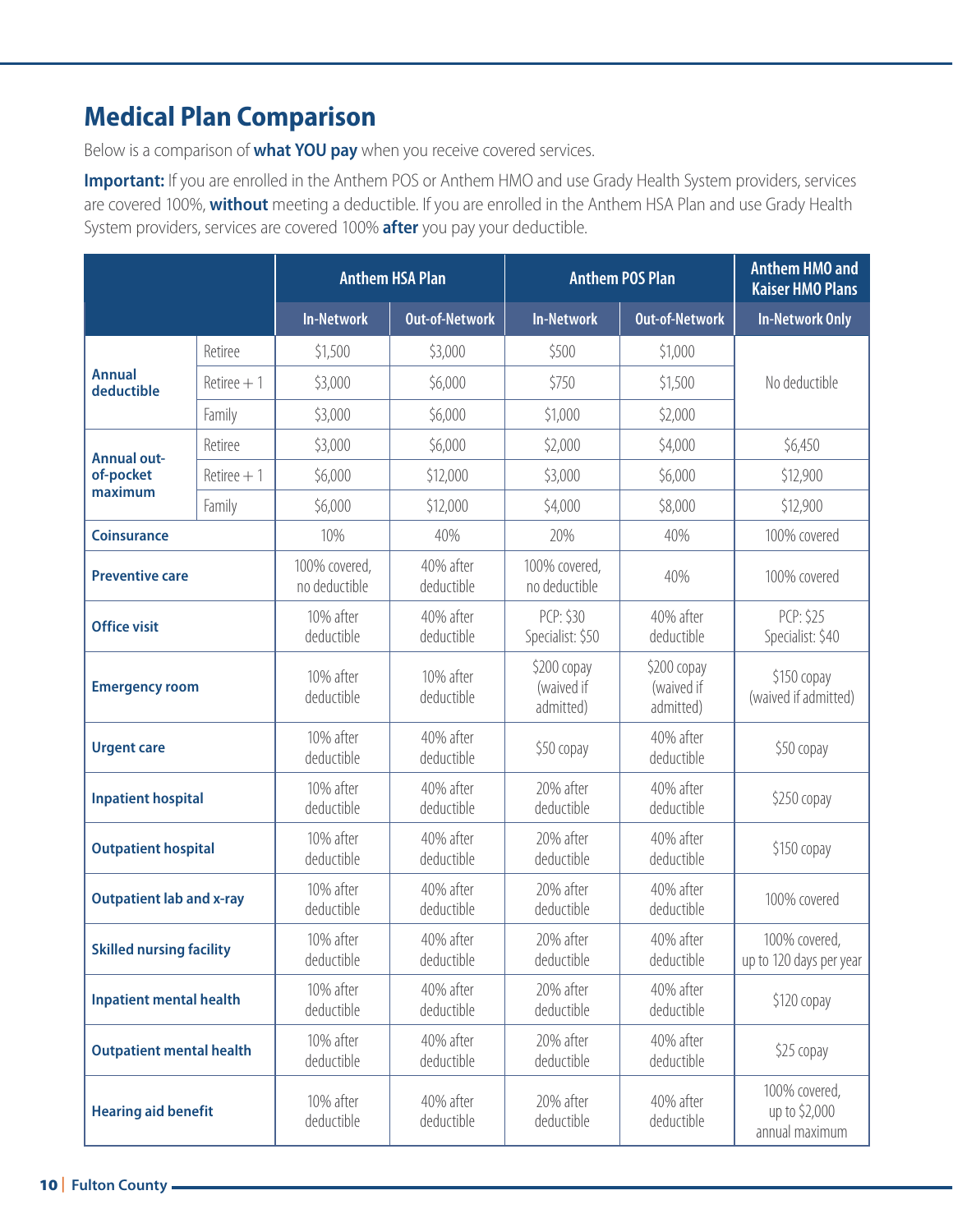

## <span id="page-14-0"></span>Prescription Drug Benefits for Pre-65 Retirees and Dependents

When you enroll in an Anthem medical plan, you're enrolled automatically in prescription drug benefits through IngenioRx. You can fill prescriptions at a retail pharmacy that participates in the IngenioRx network (most do), or you can have your medication delivered to your home.

If you enroll in the Kaiser HMO Plan, your prescription drug benefits are through Kaiser.

The amount you'll pay for a prescription drug depends on which tier the drug falls into, and whether you fill the prescription at a retail pharmacy or by mail.

## **Drug Tiers**

- **Tier 1:** Generic drugs are the lower-cost equivalents of brand-name drugs. They are approved by the U.S. Food and Drug Administration and have the same active ingredients, safety, dosage, quality, and strength as their brand-name equivalents.
- **Tier 2:** Preferred drugs are brand-name drugs. They are more expensive than generic drugs, but less expensive than non-preferred drugs.
- **Tier 3:** Non-preferred drugs are more expensive brand-name drugs.
- **Tier 4:** Specialty and injectable drugs are drugs used to treat complex, chronic conditions and may require special handling and/or management.

## **Formulary**

#### **Anthem Plans**

Visit **[anthem.com](http://anthem.com)** to find the IngenioRx Prescription Drug List and search for your medication. The search result will tell you the tier of your prescription. Anthem's website can also help you find generic alternatives to existing prescriptions and FDA recalls and warnings.

#### **Kaiser HMO Plan**

Visit **[kp.org](http://kp.org)** to use the formulary lookup tool. It's available under **Health & Wellness** and then **Drug formulary** (under **Drugs & natural medicines**). Select **Georgia** as your region. Then, select the **HMO formulary** pdf.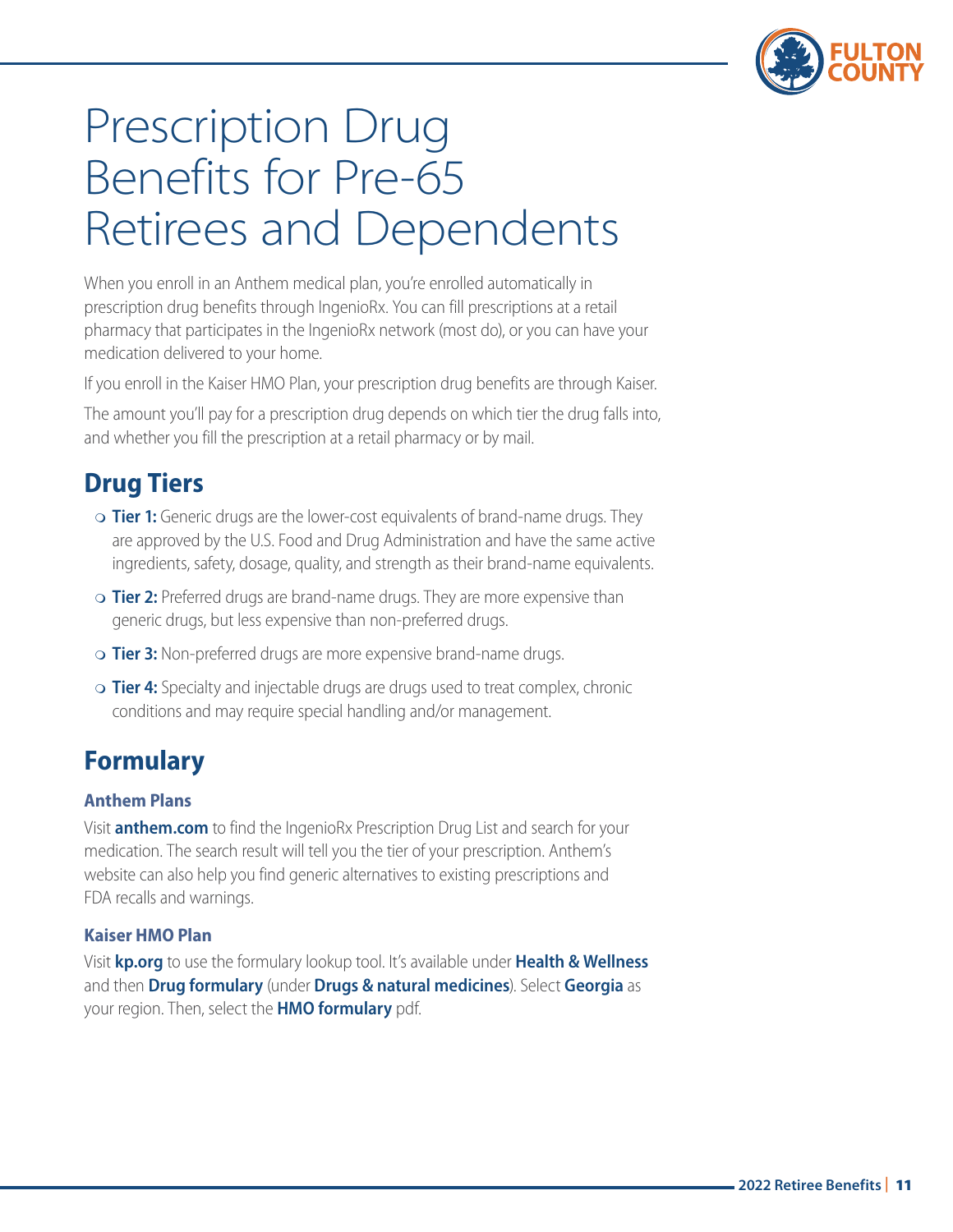### **Prescription Drug Plan Comparison**

|                                       | <b>Anthem HSA Plan</b>  |                         | <b>Anthem POS Plan</b> |                         | <b>Anthem HMO/Kaiser</b><br><b>HMO Plans</b> |
|---------------------------------------|-------------------------|-------------------------|------------------------|-------------------------|----------------------------------------------|
|                                       | <b>In-Network</b>       | Out-of-Network          | <b>In-Network</b>      | Out-of-Network          | <b>In-Network Only</b>                       |
| <b>RETAIL (UP TO A 30-DAY SUPPLY)</b> |                         |                         |                        |                         |                                              |
| <b>Generic</b>                        | 10% after<br>deductible |                         | \$10 copay             |                         | \$10 copay                                   |
| <b>Preferred</b>                      |                         | 40% after<br>deductible | \$35 copay             | 40% after<br>deductible | \$30 copay                                   |
| Non-preferred                         |                         |                         | \$60 copay             |                         | \$50 copay                                   |
| <b>Specialty</b>                      |                         |                         | \$100 copay            |                         | \$75 copay                                   |
| MAIL ORDER (UP TO A 90-DAY SUPPLY)    |                         |                         |                        |                         |                                              |
| <b>Generic</b>                        |                         | 40% after<br>deductible | \$20 copay             |                         | \$20 copay                                   |
| <b>Preferred</b>                      | 10% after               |                         | \$60 copay             | 40% after               | \$60 copay                                   |
| Non-preferred                         | deductible              |                         | \$100 copay            | deductible              | \$100 copay                                  |
| <b>Specialty</b>                      |                         |                         |                        |                         | \$150 copay                                  |

## **Additional Prescription Drug Information for Anthem Plans**

#### **Mandatory Generics**

When your doctor prescribes a prescription drug, ask if a generic version is available. If it is, but your doctor writes "Dispense as Written" (or "DAW") on your prescription and your prescription is filled with the brand-name drug, you will pay more—you'll pay the generic drug copay plus the difference in cost between the generic drug and the brand-name drug. Visit **[anthem.com](http://anthem.com)** to see if your brand-name drug has a generic equivalent.

#### **Mail Order**

You have the option to get your prescription medications delivered to your home instead of picking them up at the pharmacy. It's easy to set up home delivery for the prescriptions you take long-term for conditions like diabetes or asthma. You'll get a 90-day supply with free standard shipping. IngenioRx Home Delivery Pharmacy is the mail-order prescription drug pharmacy. To order a prescription for mail delivery:

- Visit **[anthem.com](http://anthem.com)** and select **Pharmacy**, or call the Pharmacy Member Services number at **833-270-6379**.
- Update your mailing address and phone number, if needed.
- o Enter your credit card number or checking account information.
- Re-enroll for auto-refill, if needed.

#### **Specialty Medications**

Specialty medications are high-cost medications used to treat complex long-term conditions like hepatitis C, cancer, immune deficiencies, certain inflammatory conditions and multiple sclerosis. These drugs may need special handling, such as temperature-controlled packaging and overnight delivery, and are often not available at retail pharmacies. If you're ordering a specialty prescription, you may contact the IngenioRx Specialty Pharmacy. The Care Team is available 24 hours a day, 7 days a week, at **833-255-0645**.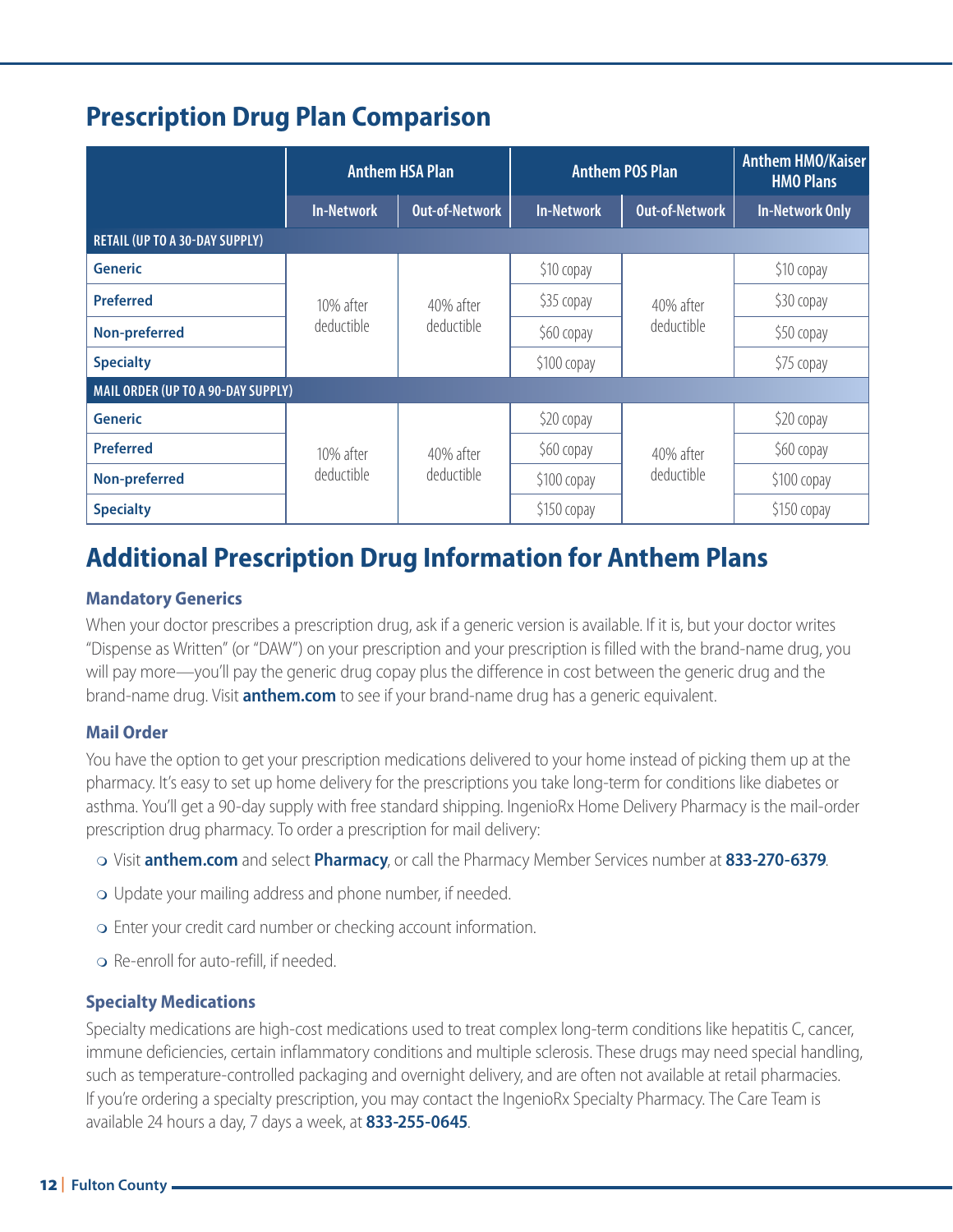

## <span id="page-16-0"></span>Monthly Pre-65 Medical and Prescription Drug Plan Premiums

The following tables show what you'll pay monthly for medical and prescription drug coverage. Monthly premiums will be \$50 higher if you must pay the tobacco surcharge.

All pre-65 retirees enrolled in a Fulton County medical plan will receive a \$20 monthly premium reduction in 2022. On your pension statement, you'll see a \$20 wellness credit deduction on the monthly premium rates shown below.

## **Split Rates**

Retirees and dependents may be enrolled in different plans, depending on Medicare eligibility. All Medicare-eligible retirees and dependents are enrolled in age 65+ plans (see page 15). If you have enrolled dependents who are not yet eligible for Medicare (typically, those under age 65), they are enrolled in a pre-65 plan. This means that some retirees and dependents will be enrolled in different plans. This is also referred to as a "split family."

The rates shown below are for pre-65 plans only. If you are in a split family, use the example to the right to determine how your rate is calculated.

#### Split Family Example

Jack, a pre-65 (non-Medicareeligible) retiree, is enrolled in the pre-65 Anthem HMO Plan. Megan, Jack΄s spouse, is 65+ (Medicare-eligible) and enrolled in the 65+ Anthem Medicare Indemnity Plan. The split-family rate will be a combination of the following premiums:

- Pre-65 Anthem HMO Plan "Retiree" premium, PLUS
- 65+ Anthem Medicare Indemnity Plan "Retiree" premium.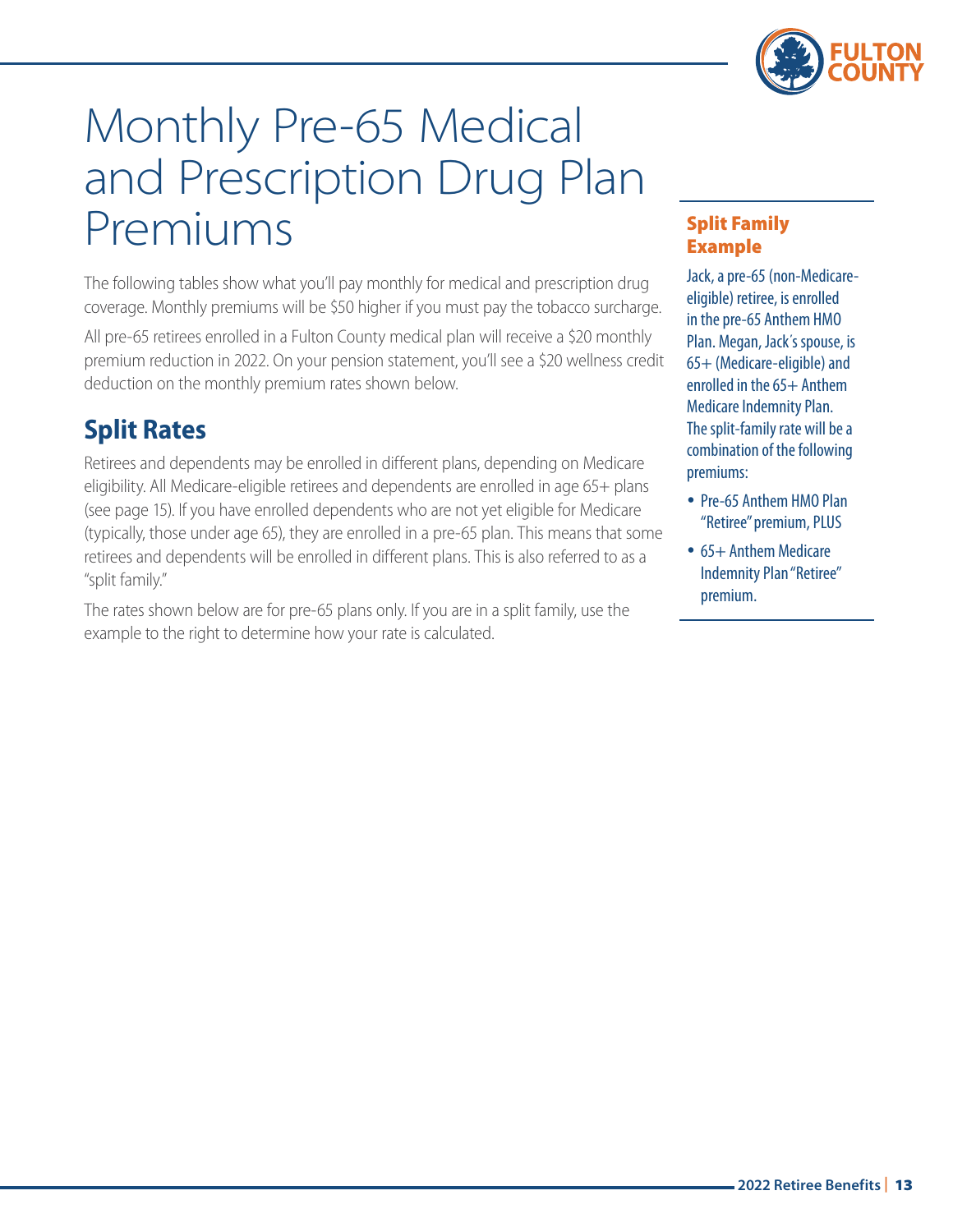| Plan                   | <b>Coverage Tier</b>            | <b>Retired 2004 or Earlier</b>       | <b>Retired 2005</b>                  | <b>Retired 2006</b>                      |
|------------------------|---------------------------------|--------------------------------------|--------------------------------------|------------------------------------------|
|                        | Retiree                         | \$101.39                             | \$152.09                             | \$172.37                                 |
| <b>Anthem HSA Plan</b> | Retiree $+1$                    | \$193.84                             | \$290.76                             | \$329.52                                 |
|                        | Family                          | \$258.62                             | \$387.93                             | \$439.65                                 |
|                        | Retiree                         | \$129.42                             | \$194.13                             | \$220.01                                 |
| <b>Anthem POS Plan</b> | Retiree $+1$                    | \$238.87                             | \$358.31                             | \$406.08                                 |
|                        | Family                          | \$324.11                             | \$486.17                             | \$550.99                                 |
|                        | Retiree                         | \$113.61                             | \$170.41                             | \$193.13                                 |
| <b>Anthem HMO Plan</b> | Retiree $+1$                    | \$209.68                             | \$314.53                             | \$356.46                                 |
|                        | Family                          | \$284.52                             | \$426.78                             | \$483.68                                 |
|                        | Retiree                         | \$82.06                              | \$123.09                             | \$139.50                                 |
| <b>Kaiser HMO Plan</b> | Retiree $+1$                    | \$156.86                             | \$235.29                             | \$266.67                                 |
|                        | Family                          | \$209.48                             | \$314.22                             | \$356.11                                 |
|                        |                                 |                                      |                                      |                                          |
| Plan                   |                                 |                                      |                                      |                                          |
|                        | <b>Coverage Tier</b><br>Retiree | <b>Retired 2007-2011</b><br>\$202.79 | <b>Retired 2012-2015</b><br>\$223.07 | <b>Retired 2016 or Later</b><br>\$202.79 |
| <b>Anthem HSA Plan</b> | Retiree $+1$                    | \$387.67                             | \$426.44                             | \$387.67                                 |
|                        | Family                          | \$517.24                             | \$568.96                             | \$517.24                                 |
|                        | Retiree                         | \$258.83                             | \$284.72                             | \$323.54                                 |
| <b>Anthem POS Plan</b> | Retiree $+1$                    | \$477.74                             | \$525.52                             | \$597.18                                 |
|                        | Family                          | \$648.22                             | \$713.04                             | \$810.27                                 |
|                        | Retiree                         | \$227.21                             | \$249.93                             | \$227.21                                 |
| <b>Anthem HMO Plan</b> | Retiree $+1$                    | \$419.37                             | \$461.30                             | \$419.37                                 |
|                        | Family                          | \$569.03                             | \$625.94                             | \$569.03                                 |
|                        | Retiree                         | \$164.12                             | \$180.53                             | \$164.12                                 |
| <b>Kaiser HMO Plan</b> | Retiree $+1$                    | \$313.73                             | \$345.10                             | \$313.73                                 |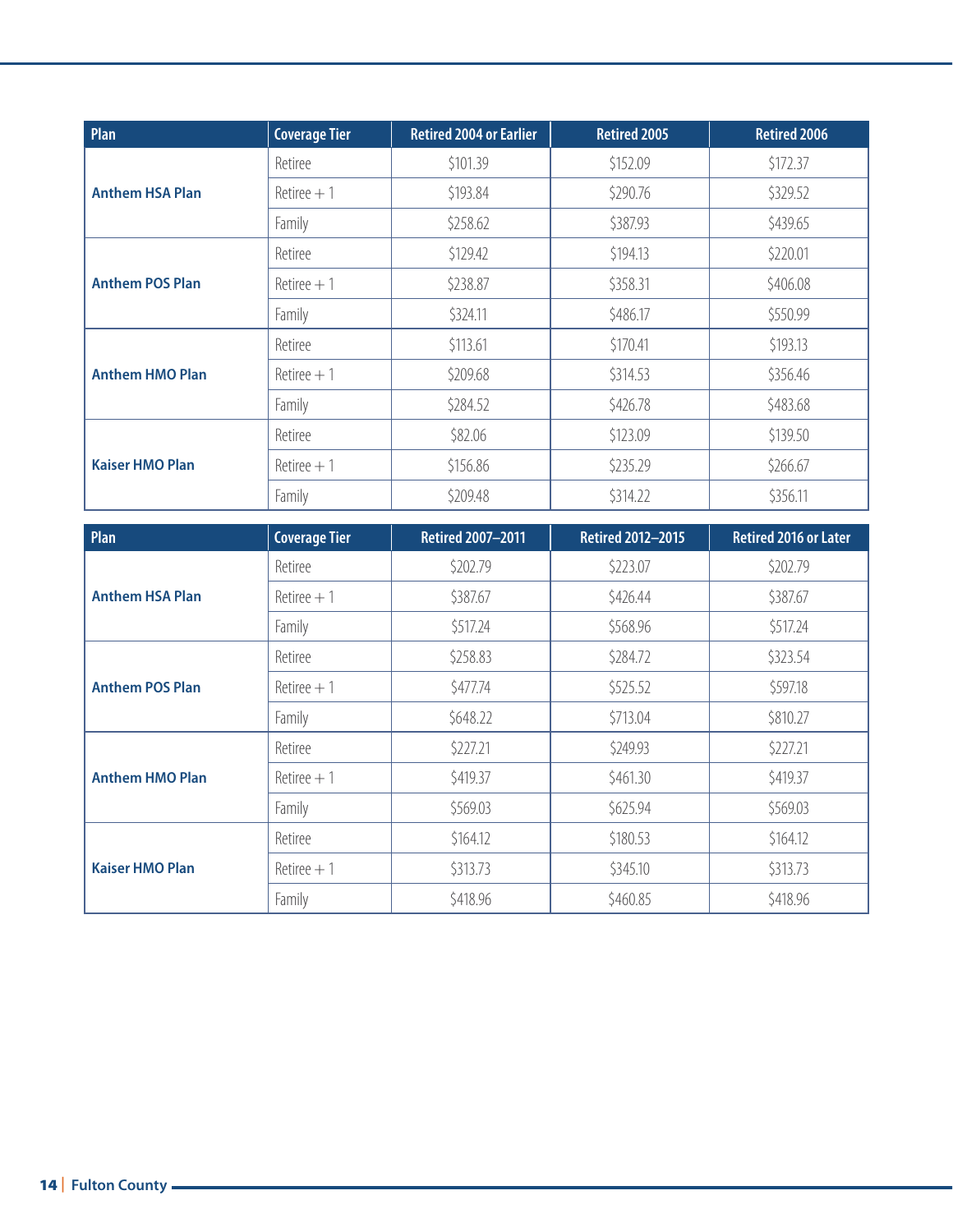

## <span id="page-18-0"></span>Medical Plans for Age 65+ Retirees and Dependents

Fulton County offers six medical plans for retirees age 65+ (Medicare-eligible) and their eligible dependents:

- Aetna Basic Medicare Advantage Plan
- Aetna Enhanced Medicare Advantage Plan
- Anthem Medicare Health Maintenance Organization (HMO) Plan
- Anthem Medicare Indemnity Plan
- Anthem Medicare Preferred Provider Organization (PPO) Plus Plan (see page 16 for eligibility requirements)
- o Kaiser Senior Advantage Plan

#### **Aetna Basic and Enhanced Medicare Advantage Plans**

Aetna contracts with Medicare to provide all your Medicare Part A and Part B benefits. You can visit any Medicare-approved provider (that is, any provider who accepts Medicare) and receive the same benefits—the provider does not need to be in the Aetna network.

These plans offer **greater benefits with lower premiums** than the Anthem Medicare HMO, Indemnity, and PPO Plus plans. There is no deductible or coinsurance for the Aetna Basic or Enhanced Medicare Advantage plans. Additionally, preventive care, well-being and the SilverSneakers fitness programs are covered benefits.

#### **Differences Between the Plans**

- The Aetna Enhanced Medicare Advantage Plan offers the greatest benefits available to Medicare retirees; however, your premiums are higher than the Aetna Basic Medicare Advantage Plan.
- You'll pay copays when you need care under the Aetna Basic Medicare Advantage Plan; there are no copays for the Aetna Enhanced Medicare Advantage Plan—it covers 100% of eligible expenses.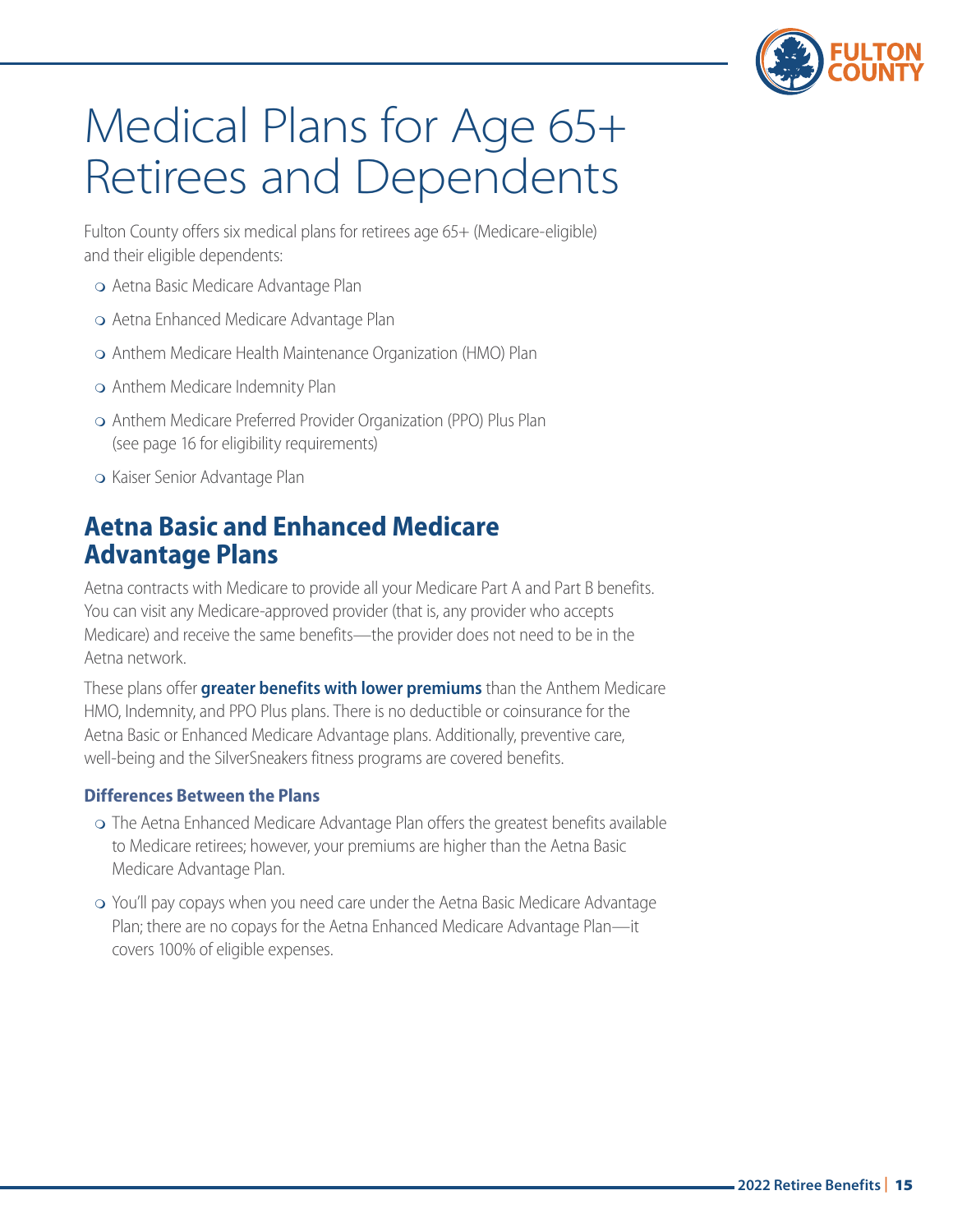#### **Anthem Medicare HMO Plan**

This plan supplements benefits paid by Medicare. **Your care MUST be provided by or referred by your in-network primary care physician**; otherwise, the plan does not pay benefits (except in case of emergency).

Medicare pays benefits first, then the plan pays benefits. You and the plan share the cost of your care through copays—there are no deductibles or coinsurance.

Preventive care and preventive medications are covered 100% by the plan with no cost to you. Routine physical exams, immunizations, and age- and gender-appropriate tests and screenings count as preventive care. Preventive medications include eligible tobacco cessation products, brand-name drugs with no generic alternative, and some over-the-counter items. See page 18 for more information about which prescription drugs are covered.

### **Anthem Medicare Indemnity Plan**

This plan supplements your Medicare benefits. As long as you meet your deductible and receive medical services covered under Medicare, the plan pays 100% of the amount Medicare doesn't pay.

### **Anthem Medicare PPO Plus Plan**

#### **You may enroll in this plan only if you are age 65 or older, your last day as an active employee was on or before December 31, 1991, and you were enrolled in this plan at that time.**

You and the plan share the cost for your care through your annual deductible and coinsurance. **When received in-network**, preventive care and preventive medications are covered 100% by the plan—no deductible or coinsurance is required. Routine physical exams, immunizations, and age- and gender-appropriate tests and screenings count as preventive care. Preventive medications include eligible tobacco cessation products, prescription contraceptives, brand-name drugs with no generic alternative, and some over-the-counter items.

### **Kaiser Senior Advantage Plan**

Kaiser contracts with Medicare to provide all your Medicare Part A and Part B benefits. **You'll have to select an in-network primary care physician (PCP). Your PCP oversees your entire care and must refer you for any specialty care you may need.** 

The plan shares the cost of covered services immediately—there's no deductible. Generally, all you pay is a copay until you reach your out-of-pocket maximum. Once you hit the out-of-pocket maximum, the plan covers the full cost of services for the rest of the plan year.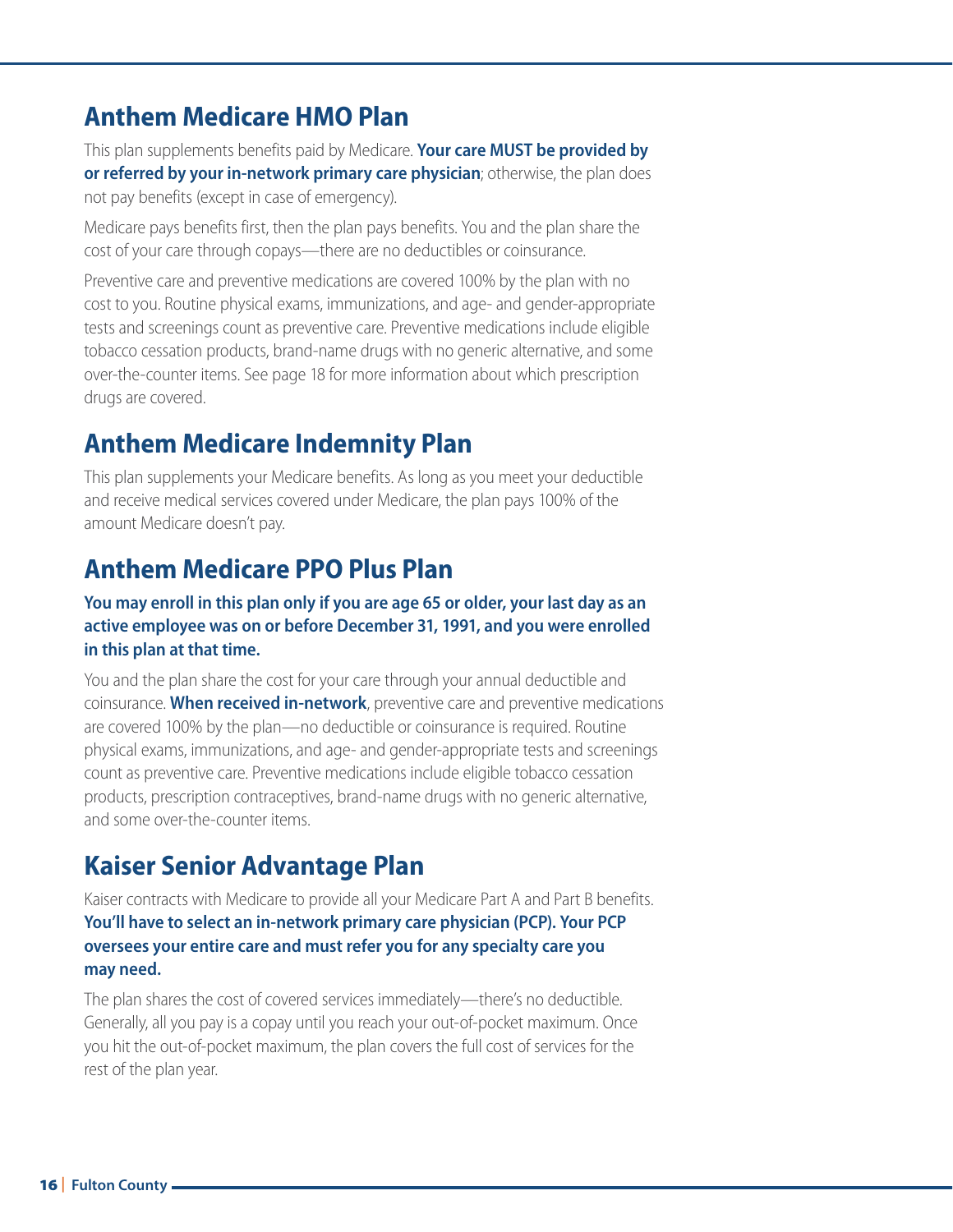

## **Medical Plan Comparison**

Below is a comparison of **what YOU pay** when you receive covered services.

|                                                | <b>Aetna Basic</b><br><b>Medicare</b><br><b>Advantage Plan</b> | <b>Aetna Enhanced</b><br><b>Medicare</b><br><b>Advantage Plan</b> | <b>Anthem Medicare</b><br><b>HMO Plan</b><br>(in-network only) | <b>Anthem Medicare</b><br><b>Indemnity Plan</b> | <b>Anthem Medicare</b><br><b>PPO Plus Plan</b>                | <b>Kaiser Senior</b><br><b>Advantage Plan</b>        |
|------------------------------------------------|----------------------------------------------------------------|-------------------------------------------------------------------|----------------------------------------------------------------|-------------------------------------------------|---------------------------------------------------------------|------------------------------------------------------|
| <b>Annual</b><br>deductible                    | None                                                           | None                                                              | None                                                           | Retiree: \$100<br>Family: \$200                 | Retiree: \$100<br>Family: \$300                               | None                                                 |
| <b>Annual out-</b><br>of-pocket<br>maximum     | \$1,000                                                        | None                                                              | Retiree: \$7,350<br>Family: \$14,700                           | None                                            | Retiree: \$1,500<br>Family: \$3,000                           | \$1,000                                              |
| <b>Preventive</b><br>care                      | 100% covered                                                   | 100% covered                                                      | 100% covered                                                   | 100% covered<br>after Medicare                  | 100% covered                                                  | 100% covered                                         |
| <b>Emergency</b><br>room services              | \$65 copay (waived<br>if admitted)                             | 100% covered                                                      | \$90 copay                                                     | 100% covered<br>after Medicare                  | 10% after<br>deductible                                       | \$65 copay                                           |
| <b>Doctor's</b><br>office visit                | \$15 copay                                                     | 100% covered                                                      | \$25 copay                                                     | 100% covered<br>after Medicare                  | 10% after<br>deductible                                       | \$15 copay                                           |
| <b>Ambulance</b>                               | 100% covered                                                   | 100% covered                                                      | 100% covered                                                   | 100% covered<br>after Medicare                  | 10% after<br>deductible                                       | 100% covered                                         |
| <b>Outpatient</b><br>office visit              | \$15 copay                                                     | 100% covered                                                      | \$120 copay,<br>max. of \$500                                  | 100% covered<br>after Medicare                  | In-network: 10%<br>after deductible<br>Out-of-network:<br>20% | \$50 copay                                           |
| <b>Inpatient</b><br>office visit               | \$120 copay                                                    | 100% covered                                                      | \$120 copay,<br>max. of \$500                                  | 100% covered<br>after Medicare                  | In-network: 10%<br>after deductible<br>Out-of-network:<br>20% | \$100 copay                                          |
| Lab, x-ray<br>and other<br>diagnostic<br>tests | 100% covered                                                   | 100% covered                                                      | 100% covered                                                   | 100% covered<br>after Medicare                  | In-network: 10%<br>after deductible<br>Out-of-network:<br>20% | 100% covered                                         |
| <b>Skilled</b><br>nursing<br>facility          | 100% covered, up<br>to 100 days per<br>calendar year           | 100% covered, up<br>to 100 days per<br>calendar year              | 100% covered, up<br>to 120 days per<br>calendar year           | 100% covered<br>after Medicare                  | 10% after<br>deductible                                       | 100% covered, up<br>to 100 days per<br>calendar year |
| <b>Home</b><br>health care                     | 100% covered                                                   | 100% covered                                                      | 100% covered, up<br>to 120 days per<br>calendar year           | 100% covered<br>after Medicare                  | 10% after<br>deductible                                       | 100% covered                                         |
| <b>Hearing</b><br>aid benefit                  | 100% covered, up<br>to \$2,000 annual<br>maximum               | 100% covered, up<br>to \$2,000 annual<br>maximum                  | 100% covered, up<br>to \$2,000 annual<br>maximum               | 100% covered<br>after deductible                | 90% covered<br>after deductible                               | Not covered                                          |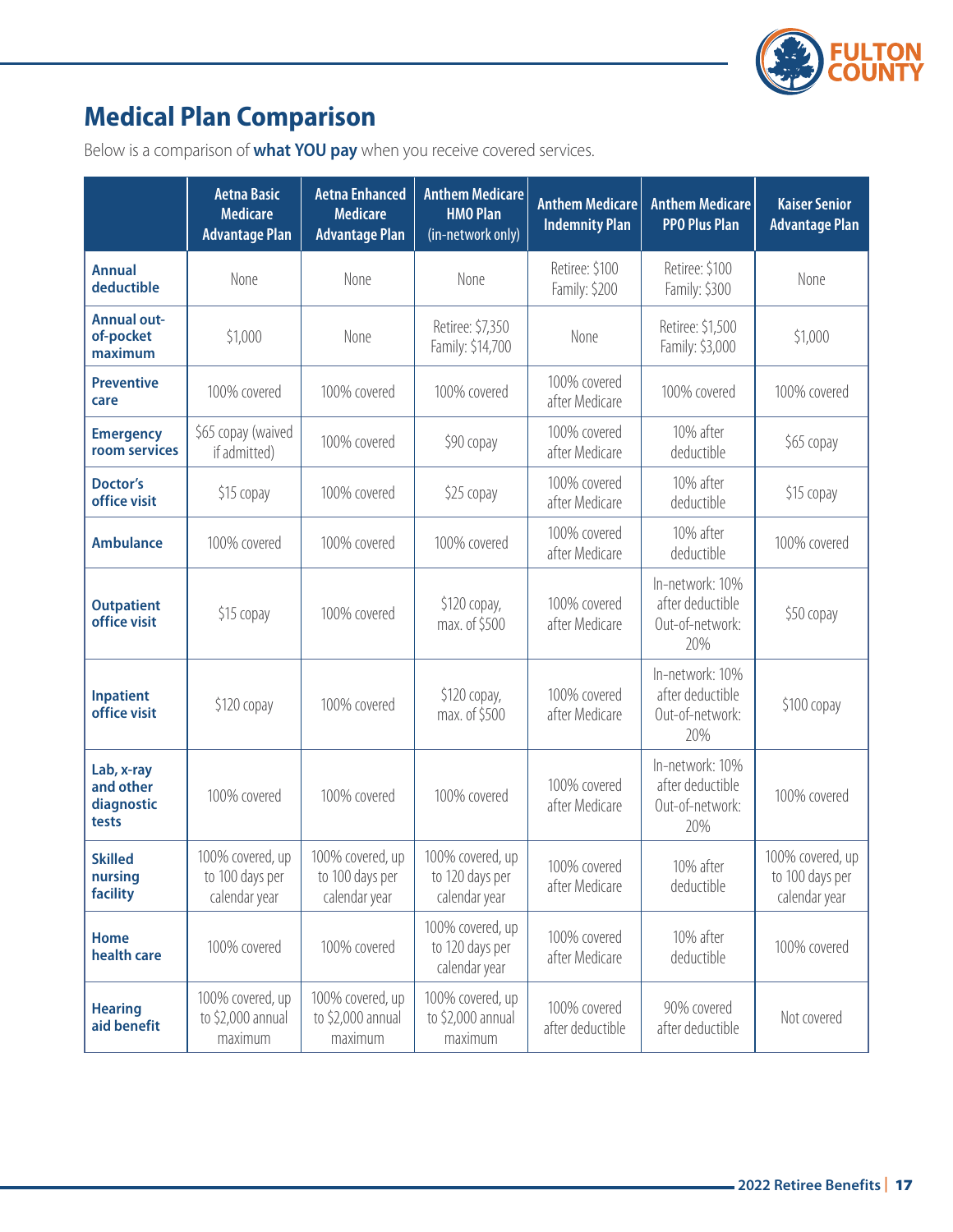## <span id="page-21-0"></span>Prescription Drug Benefits for Age 65+ Retirees and Dependents

When you enroll in an **Anthem plan**, you're automatically enrolled in prescription drug benefits through IngenioRx. You can fill prescriptions at a retail pharmacy that participates in the **IngenioRx** network (most do), or you can have prescriptions delivered to your home.

If you enroll in an **Aetna plan**, your prescription drug benefits are through **Aetna**.

If you enroll in the **Kaiser Senior Advantage Plan**, your prescription drug benefits are through **Kaiser**.

The amount you'll pay for a prescription depends on which tier the drug falls into and whether you fill the prescription at a retail pharmacy or by mail.

### **Drug Tiers**

- **Tier 1:** Generic drugs are the lower-cost equivalents of brand-name drugs. They are approved by the U.S. Food and Drug Administration and have the same active ingredients, safety, dosage, quality and strength as their brand-name equivalents.
- **Tier 2:** Preferred drugs are brand-name drugs that are more expensive than generic drugs, but less expensive than non-preferred drugs.
- **Tier 3:** Non-preferred drugs are more expensive brand-name drugs.
- **Tier 4:** Specialty and injectable drugs are drugs used to treat complex, chronic conditions and may require special handling and/or management.

### **Formulary**

#### **Anthem Plans**

Visit **[anthem.com](http://anthem.com)** to find the IngenioRx Prescription Drug List and search for your medication. The search result will tell you the tier of your prescription. Anthem's website can also help you find generic alternatives to existing prescriptions and FDA recalls and warnings.

#### **Aetna Plans**

Visit **[aetnaretireeplans.com](http://aetnaretireeplans.com)**. Scroll down to the middle of the webpage, and in the section titled **Choose a Formulary (Drug List) Name to See Documents,** select:

- Plan type: **MAPD**
- Formulary name: **GRP B2 Plus (4 Tier)**

Then, choose one of the documents to download.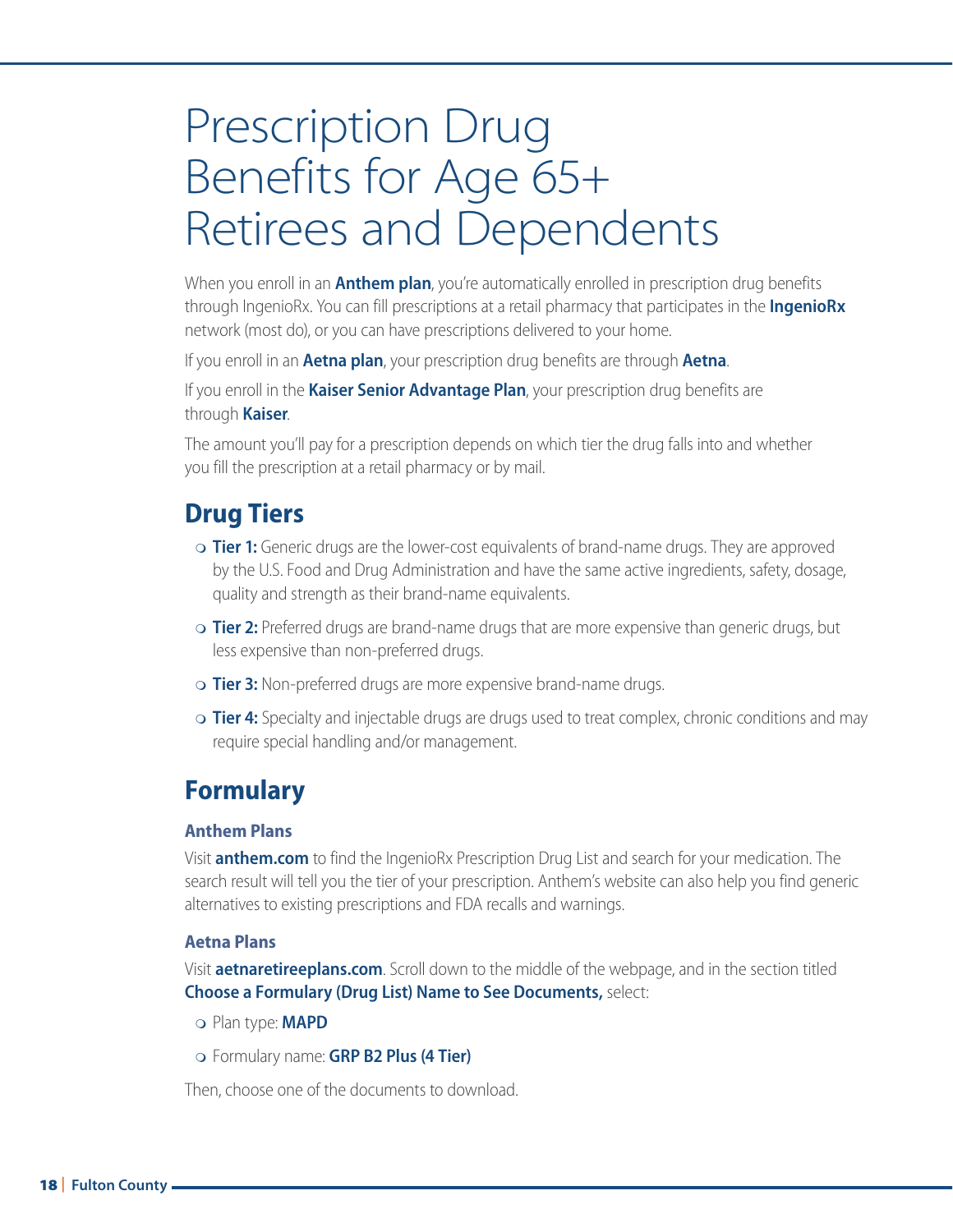

The Aetna MAPD pharmacy network is switching to Aetna's Preferred ("P1") pharmacy network January 1, 2022. This change has no impact on your member access, and you can continue to use your current pharmacy. Some pharmacies within the P1 network offer some savings to members, particularly for generic drugs.

For more information about the Aetna MAPD pharmacy network, visit **[aetnaretireeplans.com](http://aetnaretireeplans.com)**. Scroll down to the middle of the webpage, and in the section titled **Find doctors or providers**, select:

#### **Find a pharmacy**

 Select A Plan: **Medicare Part D 2022 Group Pharmacy, Medicare Group Part D 2022 P1 Network**

#### **Kaiser Senior Advantage Plan**

Visit **[kp.org](http://kp.org)** to use the formulary lookup tool. It's available under **Health & Wellness** and then **Drug formulary** (under **Drugs & natural medicines**). Select **Georgia** as your region. Then, select **Medicare Part D formulary, 2022**.

#### **Prescription Drug Copays**

If you are a Medicare-eligible retiree, the amount you pay for prescription drugs depends on your medical plan and where you fill your prescription:

| Retail (up to a 30-day supply)*        |                               |                                     |  |  |  |  |
|----------------------------------------|-------------------------------|-------------------------------------|--|--|--|--|
|                                        | <b>Aetna and Anthem Plans</b> | <b>Kaiser Senior Advantage Plan</b> |  |  |  |  |
| Tier 1: Generic drugs                  | \$10                          | \$10                                |  |  |  |  |
| Tier 2: Preferred drugs                | \$25                          | \$25                                |  |  |  |  |
| Tier 3: Non-preferred drugs            | \$45                          | \$45                                |  |  |  |  |
| Tier 4: Specialty and injectable drugs | \$60                          | \$60                                |  |  |  |  |
| Mail Order (up to a 90-day supply)*    |                               |                                     |  |  |  |  |
|                                        |                               |                                     |  |  |  |  |
|                                        | <b>Aetna and Anthem Plans</b> | <b>Kaiser Senior Advantage Plan</b> |  |  |  |  |
| Tier 1: Generic drugs                  | \$15                          | \$20                                |  |  |  |  |
| Tier 2: Preferred drugs                | \$45                          | \$50                                |  |  |  |  |
| Tier 3: Non-preferred drugs            | \$90                          | \$90                                |  |  |  |  |

\*If you are enrolled in an Aetna plan, your copay while in the Medicare catastrophic coverage phase for generic medications will be the greater of \$3.70 or 5% of the drug cost; your copay for all other medications will be the greater of \$9.20 or 5% of the drug cost.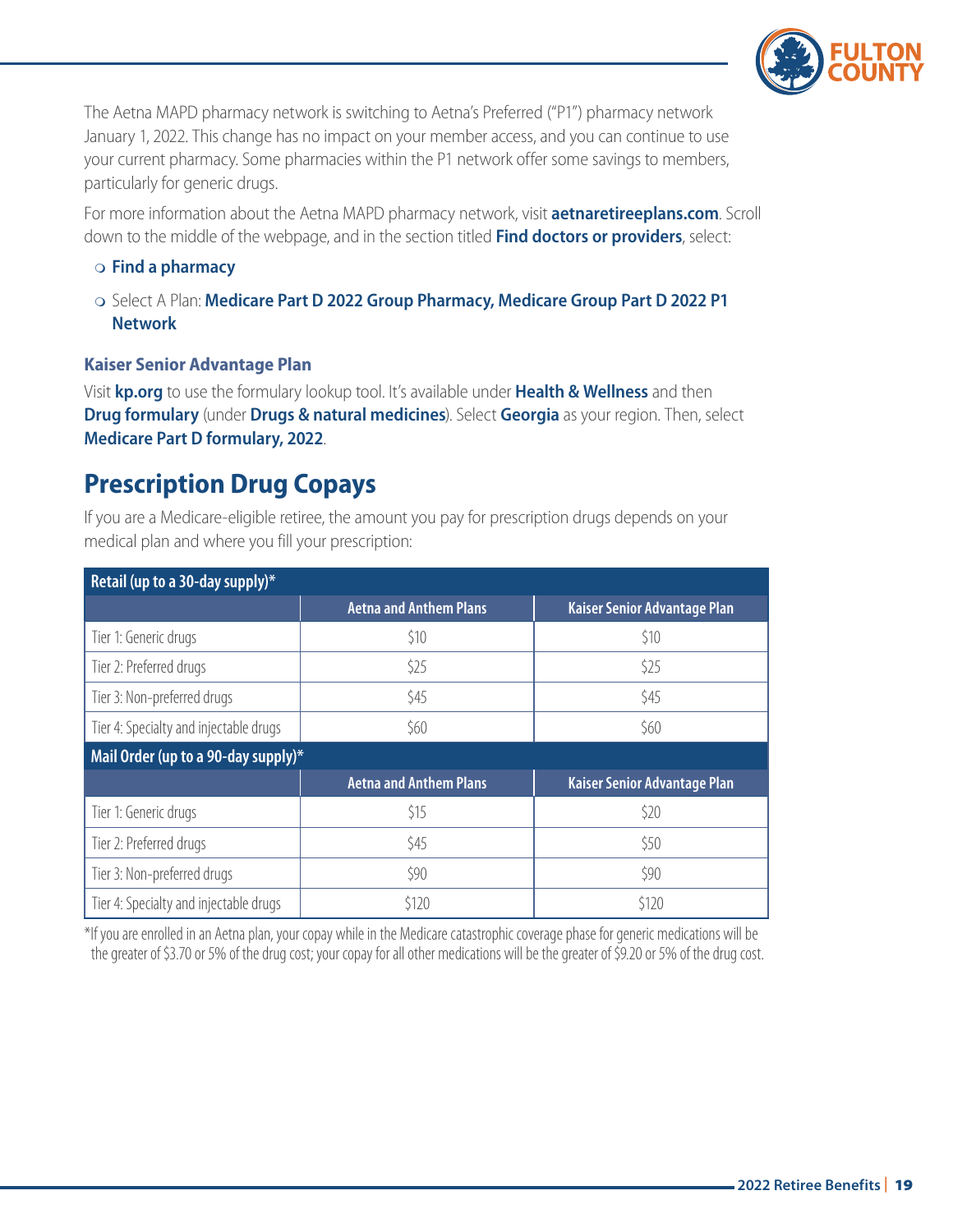#### **Additional Information for Anthem Plans**

#### **Mandatory Generics**

When your doctor prescribes a prescription drug, ask if a generic version is available. If it is, but your doctor writes "Dispense as Written" (or "DAW") on your prescription and your prescription is filled with the brand-name drug, you will pay more—you'll pay the generic drug copay plus the difference in cost between the generic drug and the brand-name drug. Visit **[anthem.com](http://anthem.com)** to see if your brand-name drug has a generic equivalent.

#### **Mail Order**

You have the option to get your prescription medications delivered to your home instead of picking them up at the pharmacy. It's easy to set up home delivery for the prescriptions you take long-term for conditions like diabetes or asthma. You'll get a 90-day supply with free standard shipping. IngenioRx Home Delivery Pharmacy is the mail-order prescription drug pharmacy. To order a prescription for mail delivery:

- Visit **[anthem.com](http://anthem.com)** and select **Pharmacy**, or call the Pharmacy Member Services number at **833-270-6379**.
- Update your mailing address and phone number, if needed.
- o Enter your credit card number or checking account information.
- Re-enroll for auto-refill, if needed.

#### **Specialty Medications**

Specialty medications are high-cost medications used to treat complex long-term conditions like hepatitis C, cancer, immune deficiencies, certain inflammatory conditions and multiple sclerosis. These drugs may need special handling, such as temperature-controlled packaging and overnight delivery, and are often not available at retail pharmacies. If you're ordering a specialty prescription, you may contact the IngenioRx Specialty Pharmacy. The Care Team is available 24 hours a day, 7 days a week, at **833-255-0645**.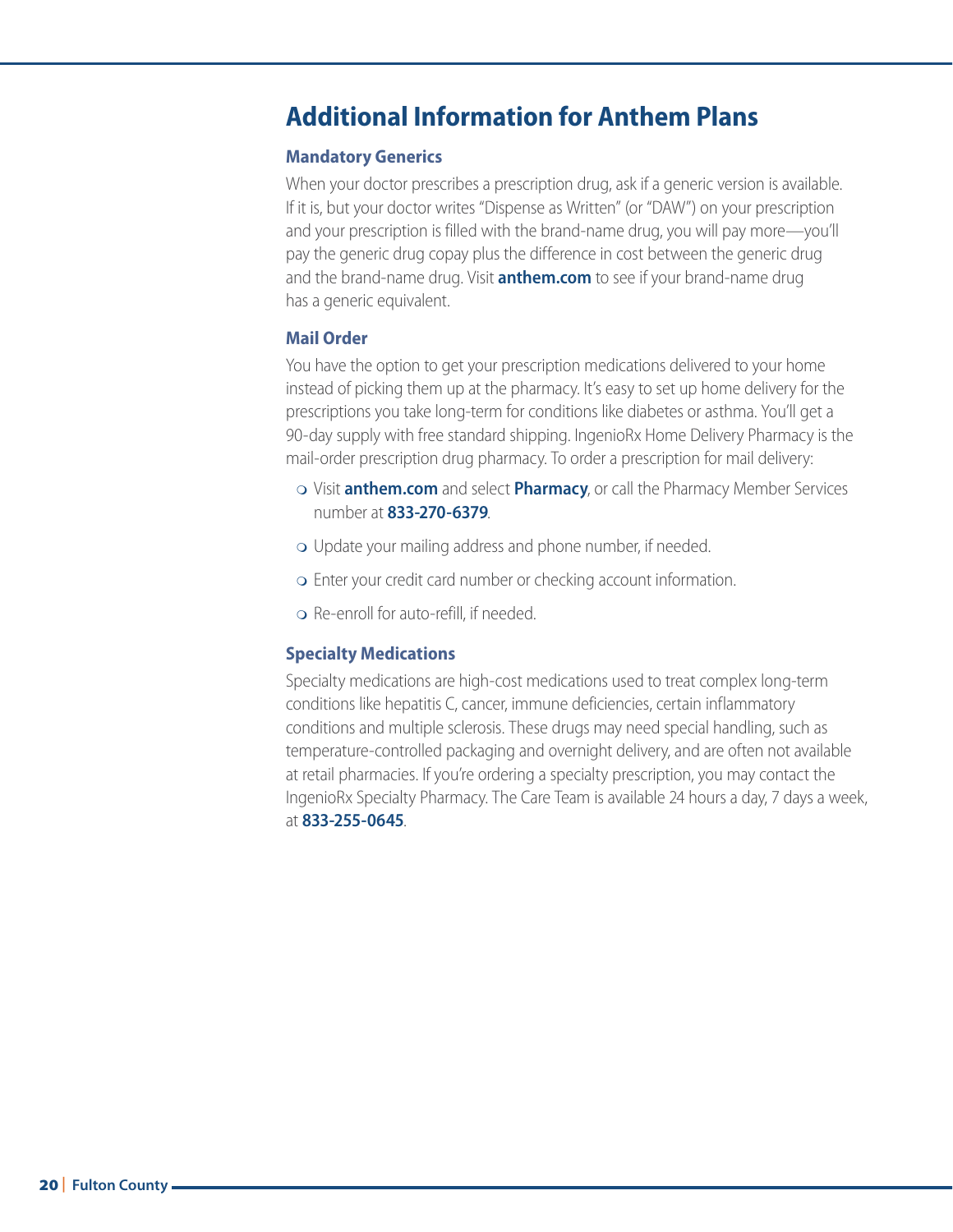

## <span id="page-24-0"></span>Age 65+ Monthly Medical and Prescription Drug Plan Premiums

### **Split Rates**

Retirees and dependents may be enrolled in different plans, depending on Medicare eligibility. All Medicare-eligible retirees and Medicare-eligible dependents are enrolled in age 65+ plans (see page 15). If you have enrolled dependents who are not yet eligible for Medicare (typically, those under age 65), they are enrolled in a pre-65 plan. This means that some retirees and dependents will be enrolled in different plans. This is also referred to as a "split family."

The rates shown below are for 65+ (Medicare-eligible) plans only. If you are in a split family, use the example to the right to determine how your rate is calculated.



#### Split Family Example

Steve, a 65+ (Medicareeligible) retiree, is enrolled in the Aetna Basic Advantage Plan and has two pre-65 (non-Medicare-eligible) dependents–a spouse and a child–enrolled in the pre-65 Anthem POS Plan. The split family rate will be a combination of the following premiums:

- 65+ Aetna Basic Medicare Advantage "Retiree" premium, PLUS
- Pre-65 Anthem POS Plan "Retiree + 1" premium.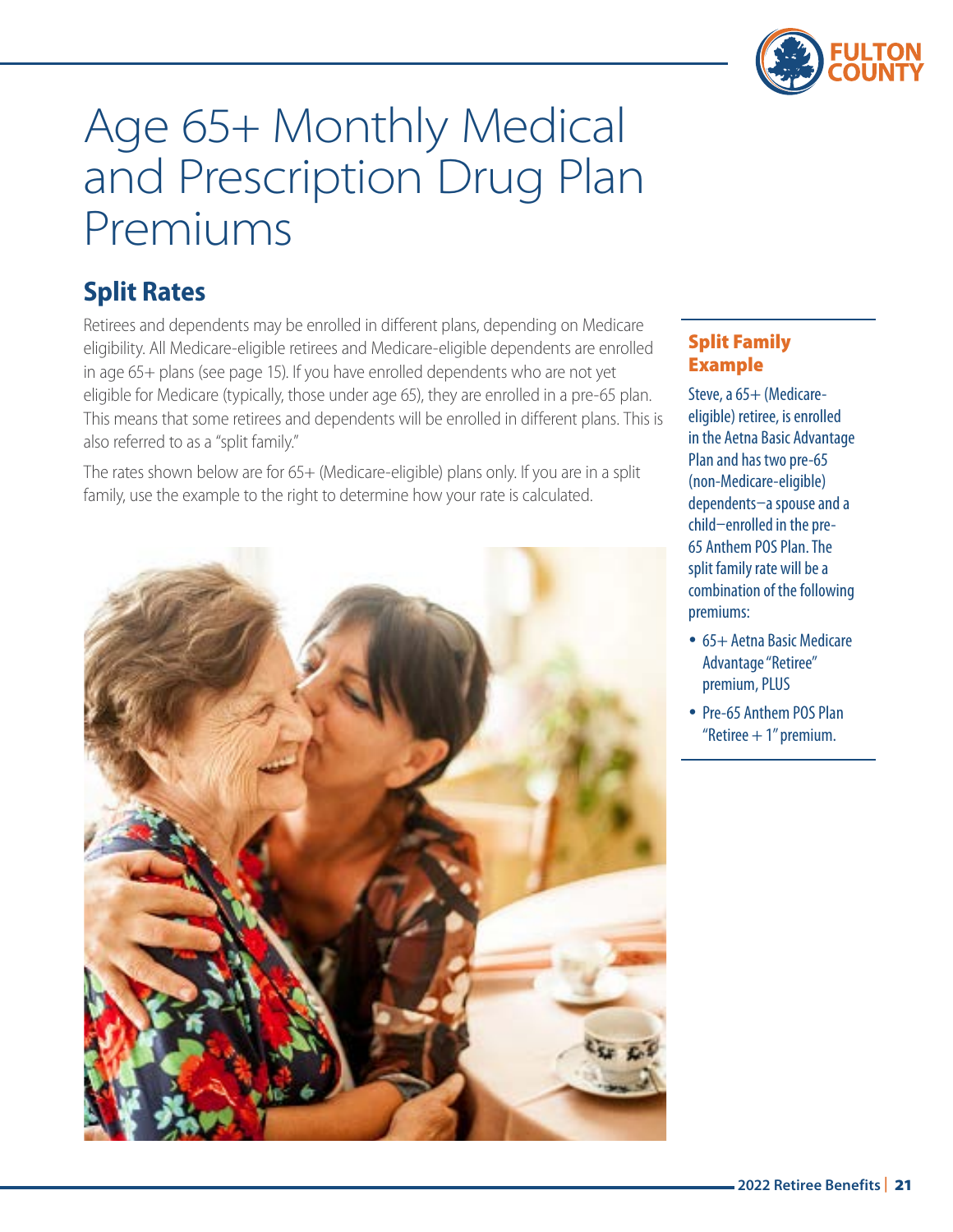|                                                         | <b>Coverage Tier</b> | <b>Retired 2004 or Earlier</b> | <b>Retired 2005</b> | <b>Retired 2006</b> |
|---------------------------------------------------------|----------------------|--------------------------------|---------------------|---------------------|
|                                                         | Retiree              | \$22.92                        | \$34.38             | \$38.96             |
| <b>Aetna Basic Medicare</b><br><b>Advantage Plan</b>    | Retiree $+1$         | \$45.84                        | \$68.76             | \$77.92             |
|                                                         | Family               | \$68.76                        | \$103.14            | \$116.89            |
|                                                         | Retiree              | \$61.50                        | \$72.96             | \$77.54             |
| <b>Aetna Enhanced Medicare</b><br><b>Advantage Plan</b> | Retiree $+1$         | \$123.00                       | \$145.92            | \$155.08            |
|                                                         | Family               | \$184.50                       | \$218.88            | \$232.63            |
| <b>Anthem Medicare HMO</b>                              | Retiree              | \$80.48                        | \$120.73            | \$136.82            |
| Plan                                                    | Family               | \$152.04                       | \$228.05            | \$258.46            |
| <b>Anthem Medicare</b>                                  | Retiree              | \$123.12                       | \$135.43            | \$141.59            |
| <b>Indemnity Plan</b>                                   | Family               | \$315.43                       | \$346.97            | \$362.74            |
| <b>Anthem Medicare PPO Plus</b>                         | Retiree              | \$61.56                        |                     |                     |
| Plan                                                    | Family               | \$157.71                       |                     |                     |
|                                                         | Retiree              | \$17.54                        | \$26.31             | \$31.45             |
| <b>Kaiser Senior Advantage</b><br>Plan                  | Retiree $+1$         | \$35.07                        | \$52.61             | \$62.91             |
|                                                         | Family               | \$52.61                        | \$78.92             | \$94.36             |

|                                                         | <b>Coverage Tier</b> | <b>Retired 2007-2011</b> | <b>Retired 2012-2015</b> | <b>Retired 2016 and Later</b> |
|---------------------------------------------------------|----------------------|--------------------------|--------------------------|-------------------------------|
|                                                         | Retiree              | \$45.84                  | \$50.42                  | \$45.84                       |
| <b>Aetna Basic Medicare</b><br><b>Advantage Plan</b>    | Retiree $+1$         | \$91.68                  | \$100.84                 | \$91.68                       |
|                                                         | Family               | \$137.51                 | \$151.27                 | \$137.51                      |
|                                                         | Retiree              | \$84.42                  | \$89.00                  | \$84.42                       |
| <b>Aetna Enhanced Medicare</b><br><b>Advantage Plan</b> | Retiree $+1$         | \$168.84                 | \$178.00                 | \$168.84                      |
|                                                         | Family               | \$253.25                 | \$267.01                 | \$253.25                      |
| <b>Anthem Medicare HMO</b>                              | Retiree              | \$160.97                 | \$177.06                 | \$160.97                      |
| Plan                                                    | Family               | \$304.07                 | \$334.47                 | \$304.07                      |
| <b>Anthem Medicare</b>                                  | Retiree              | \$153.90                 | \$166.21                 | \$153.90                      |
| <b>Indemnity Plan</b>                                   | Family               | \$394.28                 | \$425.83                 | \$394.28                      |
|                                                         | Retiree              | \$37.00                  | \$40.70                  | \$37.00                       |
| <b>Kaiser Senior Advantage</b><br>Plan                  | Retiree $+1$         | \$74.01                  | \$81.41                  | \$74.01                       |
|                                                         | Family               | \$111.01                 | \$122.11                 | \$111.01                      |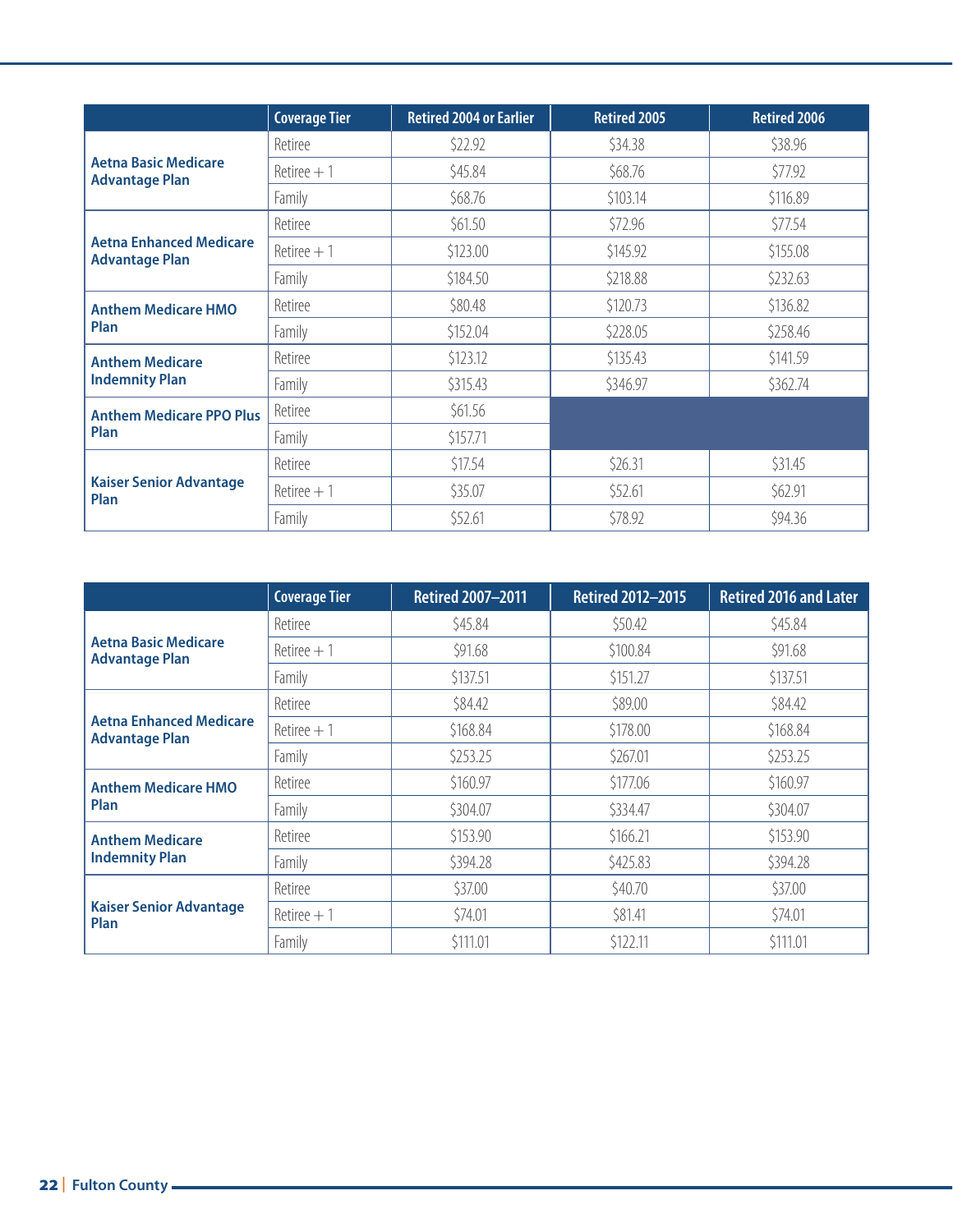

## <span id="page-26-0"></span>Dental Plan Options

Fulton County offers dental coverage for you and your eligible dependents. Dental coverage is the same for pre-65 and age 65+ retirees.

You have two dental plan options:

- Aetna Dental HMO Plan (not available in Louisiana)
- Aetna Dental PPO Plan

To find an in-network dentist, visit Aetna's website at **[aetna.com/individuals-families/find-a-doctor.html](http://aetna.com/individuals-families/find-a-doctor.html)**.

## **Aetna Dental HMO Plan**

Under the Aetna Dental HMO Plan, **you and each enrolled family member must choose a primary care dentist**. Your primary care dentist will treat you or refer you for care to other Aetna network providers. The plan pays benefits for preventive, basic and major care when provided by or referred by your primary care dentist (the exception is orthodontia—it's covered, and you don't need a referral for orthodontic care). **Benefits are** *not* **paid for care provided by or referred by out-of-network dentists, except in emergencies.**

This plan has the following advantages when compared with the Aetna Dental PPO Plan:

- Lower monthly premiums
- No deductible
- No annual benefit maximum
- Generally, lower out-of-pocket expenses when you receive care

**Note:** The Dental HMO Plan is not available in Louisiana.

## **Aetna Dental PPO Plan**

Under the Aetna Dental PPO Plan, you can receive benefits for care from in-network or out-of-network dentists. However, you'll pay less for care received from in-network dentists. When you receive care from an out-of-network dental provider, you are responsible for paying the difference in cost if your dentist charges more than Aetna's pre-approved network fees. Plus, you may be required to pay the entire cost of care at the time of treatment and submit a claim for reimbursement.

The Aetna Dental PPO network includes more providers than the Aetna Dental HMO network.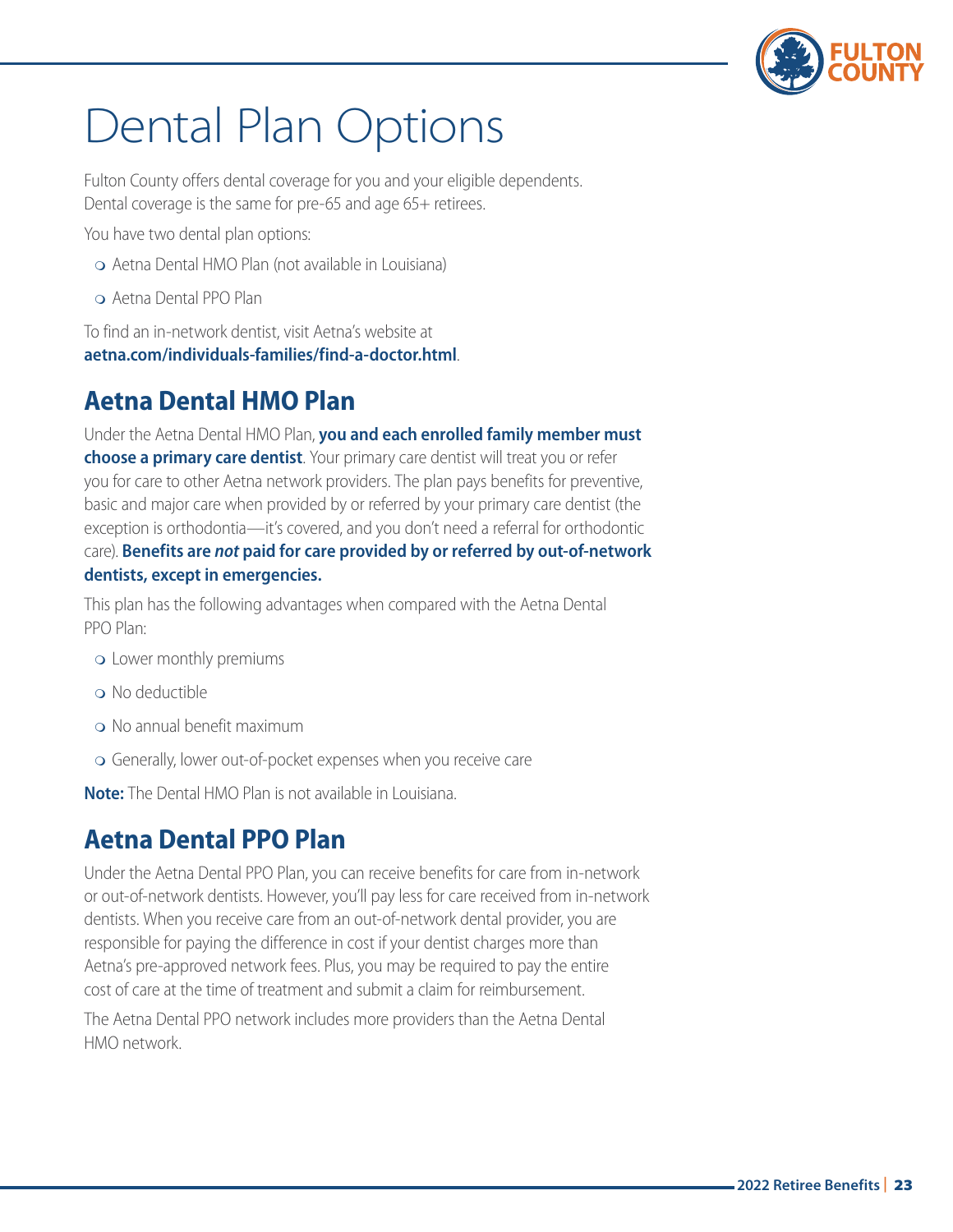### **Dental Plan Comparison**

|                             | <b>Aetna Dental HMO Plan</b>                                                                   |                                                                     | <b>Aetna Dental PPO Plan</b>        |
|-----------------------------|------------------------------------------------------------------------------------------------|---------------------------------------------------------------------|-------------------------------------|
|                             | <b>In-Network ONLY</b>                                                                         | <b>In-Network</b>                                                   | Out-of-Network*                     |
| <b>Deductible</b>           | None                                                                                           | Single: \$50<br>Family: \$150                                       |                                     |
| <b>Preventive services</b>  | 100% covered                                                                                   | 100% covered                                                        | 100% covered                        |
| <b>Basic services</b>       | 100% covered                                                                                   | 15%                                                                 | 15%<br>PLUS any amount over the R&C |
| <b>Major services</b>       | 40%                                                                                            |                                                                     | 50%<br>PLUS any amount over the R&C |
| Annual benefit maximum      | None                                                                                           | \$1,500 per person                                                  |                                     |
| <b>Orthodontic services</b> | No referral required. \$1,500 copay<br>(for 2 years of treatment plus<br>2 years of follow-up) | Deductible: \$50 per person<br>Lifetime maximum: \$1,500 per person |                                     |

\*The reasonable and customary charge (R&C) is the normal amount charged by most dental providers in your geographic region, as determined by Aetna.

#### **Pre-65 (Non-Medicare-Eligible) Monthly Dental Plan Premiums**

| <b>Coverage Tier</b> | <b>Aetna Dental HMO</b><br>Plan | <b>Aetna Dental PPO</b><br><b>Plan</b> |
|----------------------|---------------------------------|----------------------------------------|
| <b>Retiree</b>       | \$16.97                         | \$32.83                                |
| Retiree $+1$         | \$33.11                         | \$67.33                                |
| <b>Family</b>        | \$54.33                         | \$88.29                                |

#### **Age 65+ (Medicare-Eligible) Monthly Dental Plan Premiums**

| <b>Coverage Tier</b> | Aetna Dental HMO   Aetna Dental PPO<br>Plan | <b>Plan</b> |
|----------------------|---------------------------------------------|-------------|
| <b>Retiree</b>       | \$16.97                                     | \$32.83     |
| <b>Family</b>        | \$39.43                                     | \$74.75     |

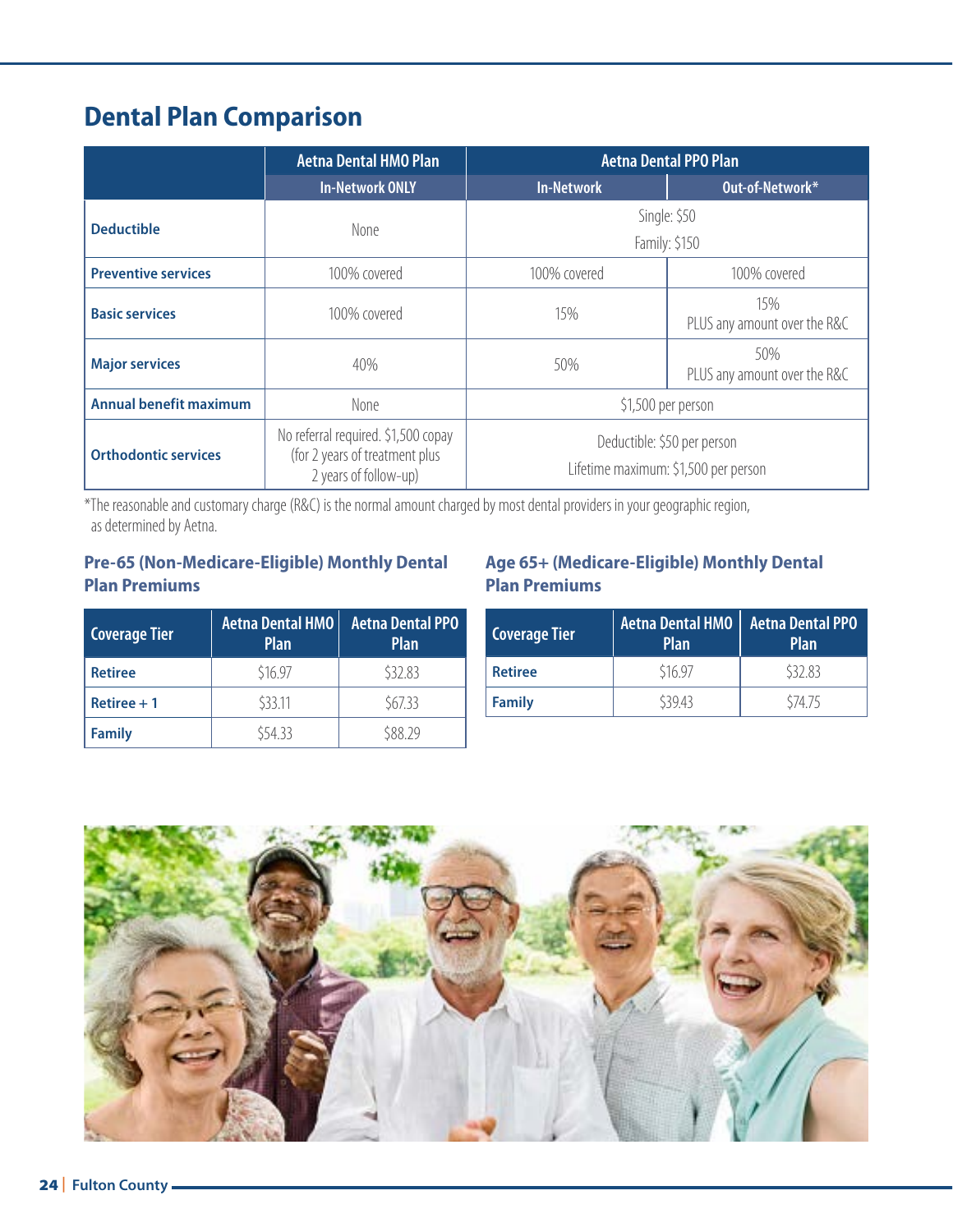

## <span id="page-28-0"></span>Vision Plan

Under the EyeMed Vision PPO Plan, you can receive vision care, lenses, frames and contact lenses from any provider. If you choose a network provider (including leading optical retailers such as LensCrafters®, Sears Optical, and most Pearle Vision® locations), the plan pays greater benefits.

To find a network provider, visit **[eyemedvisioncare.com](http://eyemedvisioncare.com)** or call **866-723-0596**.

#### **Pre-65 (Non-Medicare-Eligible) Monthly Vision Premium Costs for EyeMed Vision PPO**

#### **Age 65+ (Medicare-Eligible) Monthly Vision Premium Costs for EyeMed Vision PPO**

| <b>Coverage Tier</b> | <b>EyeMed Vision PPO</b> |  |
|----------------------|--------------------------|--|
| <b>Retiree</b>       | S2.95                    |  |
| Retiree $+1$         | \$6.05                   |  |
| <b>Family</b>        | 7793                     |  |

| <b>Coverage Tier</b><br><b>EyeMed Vision PPO</b> |        |  |
|--------------------------------------------------|--------|--|
| <b>Retiree</b>                                   | \ / Y5 |  |
| <b>Family</b>                                    | .h /   |  |

The EyeMed Vision PPO plan costs depend on the coverage you enroll in for 2022.

#### **Plan Details**

| <b>Services</b>                                    | <b>In-Network</b>                                                  | <b>Out-of-Network</b>                                         |  |
|----------------------------------------------------|--------------------------------------------------------------------|---------------------------------------------------------------|--|
| <b>Exam</b> , once every 12 months                 | Plan pays 100%, up to \$50                                         | Up to $$50$                                                   |  |
| Lenses and frames, once every<br>12 months         | Up to \$200 allowance*                                             | Up to \$100 allowance                                         |  |
| <b>Contacts</b> (instead of glasses<br>and frames) | Up to \$200 allowance (or 100%<br>covered if medically necessary)* | Up to \$160 allowance<br>(up to \$200 if medically necessary) |  |

\*Unused portion of the \$200 allowance can be used for future services during the plan year. You will receive a 20% discount at in-network providers on items not fully covered by the plan.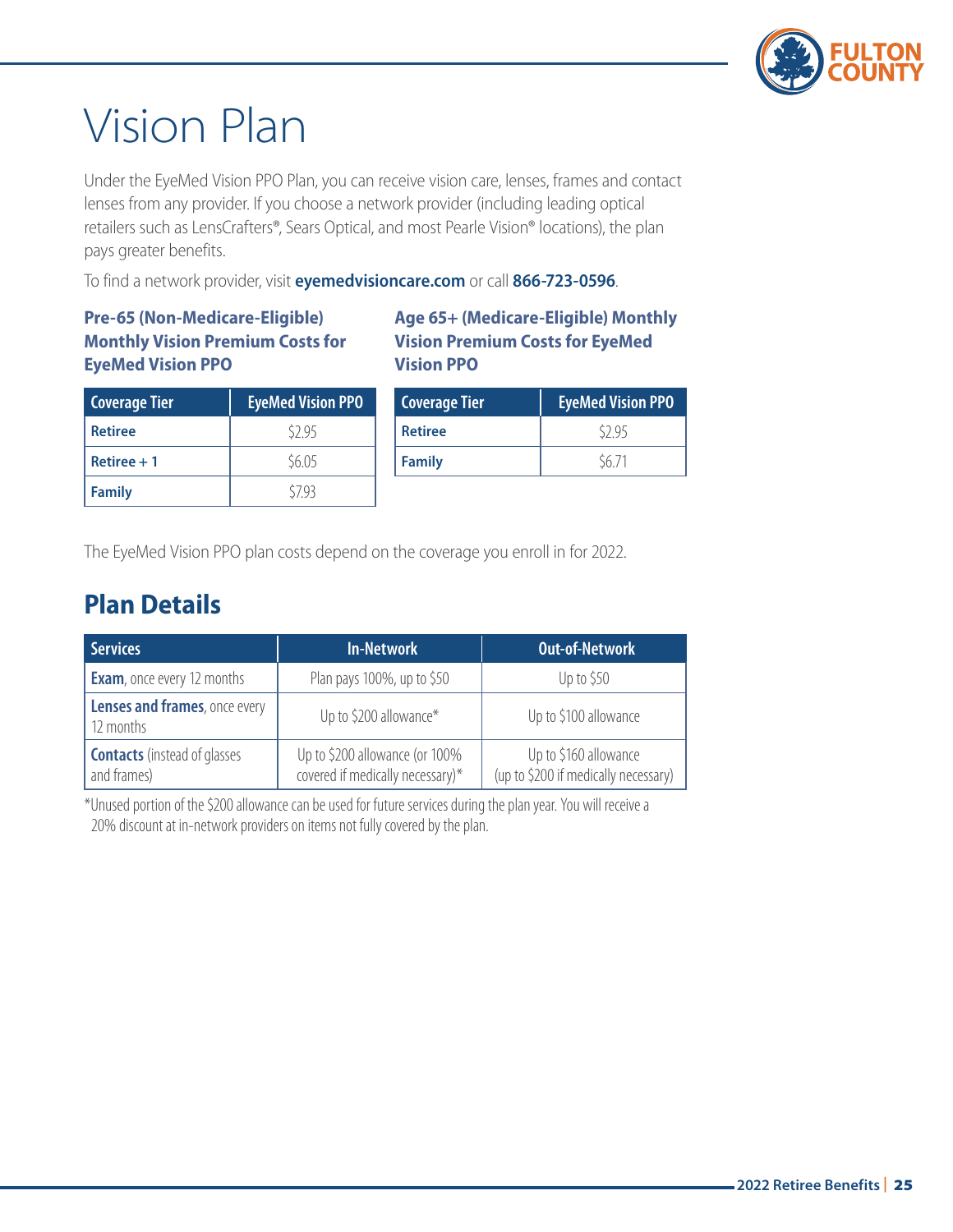## <span id="page-29-0"></span>Employee Assistance Program (EAP)

Even if you don't enroll in Fulton County medical plan coverage, you and your eligible family members have access to the EAP, which is administered by Anthem Blue Cross Blue Shield of Georgia. The EAP provides 100% free, confidential, short-term assistance and counseling to help individuals resolve a variety of personal concerns. Your free EAP resources include:

- Toll-free telephone consultations and crisis management with a licensed mental health professional
- Up to **eight** face-to-face counseling sessions to address personal and/or workrelated problems, including stress, depression, anxiety, health and wellness
- Legal services, including a 30-minute phone or in-person consultation with an attorney, as well as a 25% discount off normal attorney fees if additional services are required
- Customized resources and referrals for childcare and senior care
- Access to the Anthem website with a library of articles on mental health, stress management, relationships, substance abuse, financial resources and more.

EAP services are available 24 hours a day, seven days a week. Call 800-999-7222 or visit **[anthemeap.com](http://anthemeap.com)** (password: Fulton).

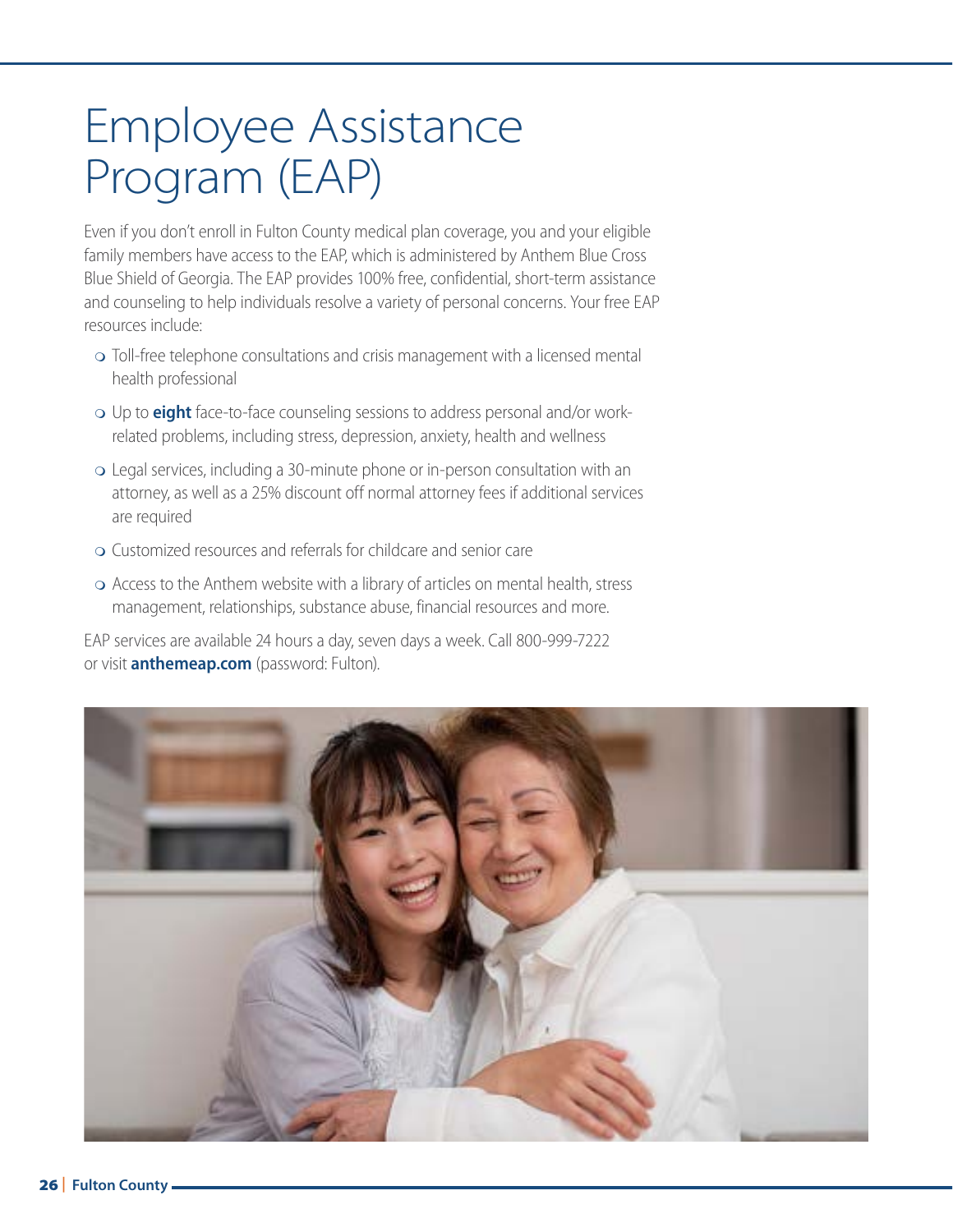

## <span id="page-30-0"></span>Life Insurance

Life Insurance coverage is available through MetLife.

Your coverage options include:

- **Basic Life Insurance**
- **Dependent Spouse and Child Life Insurance**

## **Coverage Restrictions**

Eligible employees, retirees and dependents may be covered only one time under the Fulton County Group Life Insurance Policy. Specifically, if a person is covered as an employee or retiree, they CANNOT be covered as a dependent of another employee or retiree. Also, if both parents are covered as insured employees/retirees under the group policy, only one may cover their eligible dependent child(ren). If you fall into any of those categories as an employee or a retiree, the following is applicable:

- o If you are a retiree covered as a dependent on another employee's or retiree's plan with Fulton County, that employee or retiree will need to drop you from their plan as a dependent. If that employee or retiree has no other eligible dependents besides you, the dependent premium will be refunded retroactively effective from April 1, 2013.
- o Retirees who have children together will need to determine which retiree will cover the dependent child(ren), since they cannot be covered by both parents. If either retiree has no other eligible dependent besides the child(ren) dropped from their coverage, that retiree will be refunded the dependent premium retroactively effective from April 1, 2013.